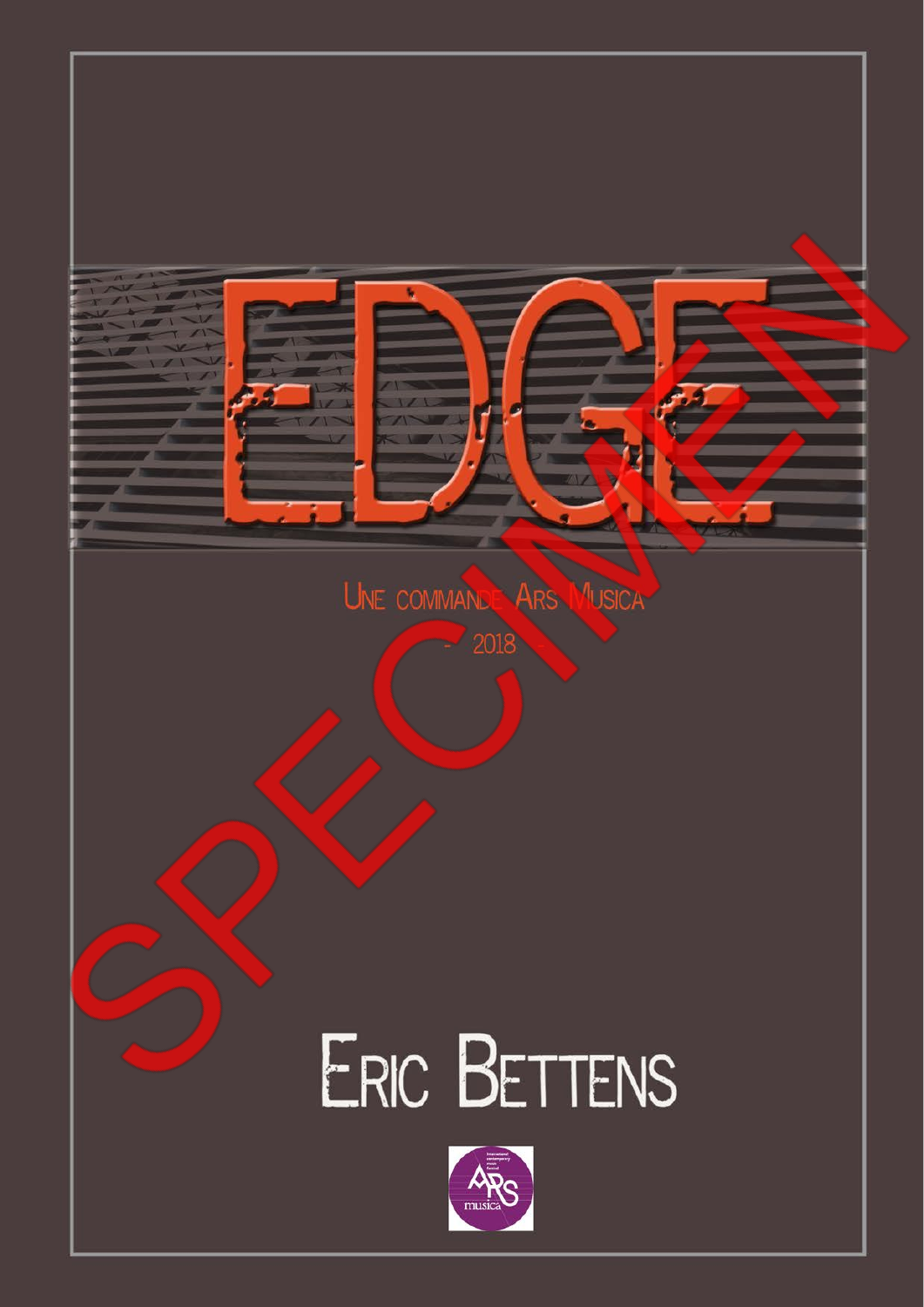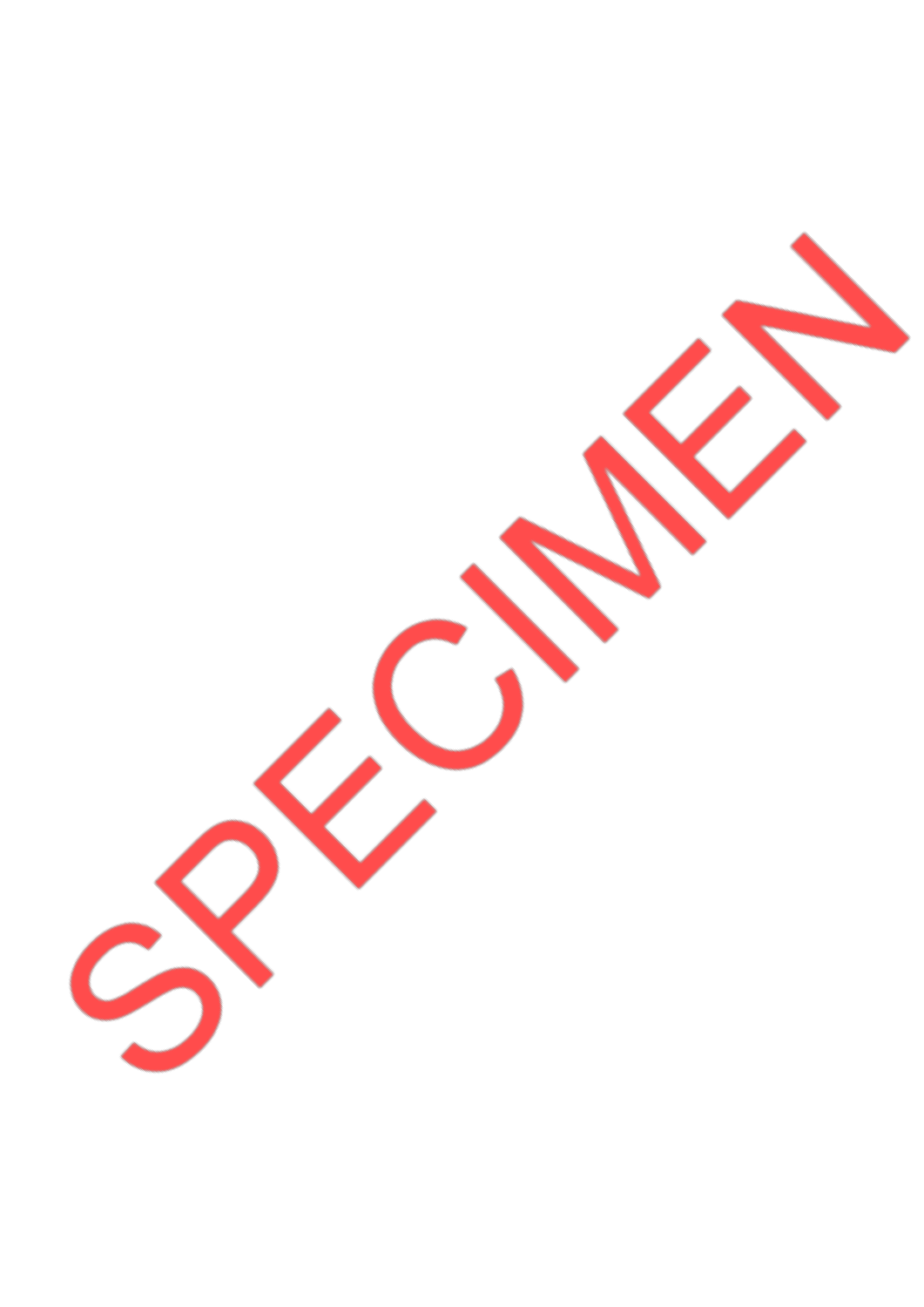## ERIC BETTENS

EDGE

- 2018 -

*Alto Fl. / Fl. Bass clar. / Bb Cl.*

*2 violins, viola,cello, double bass*

*Piano*

*Vibraphone,Tibetan bowl on a timpani, Temple Blocks, Bass Drum, Cymbal*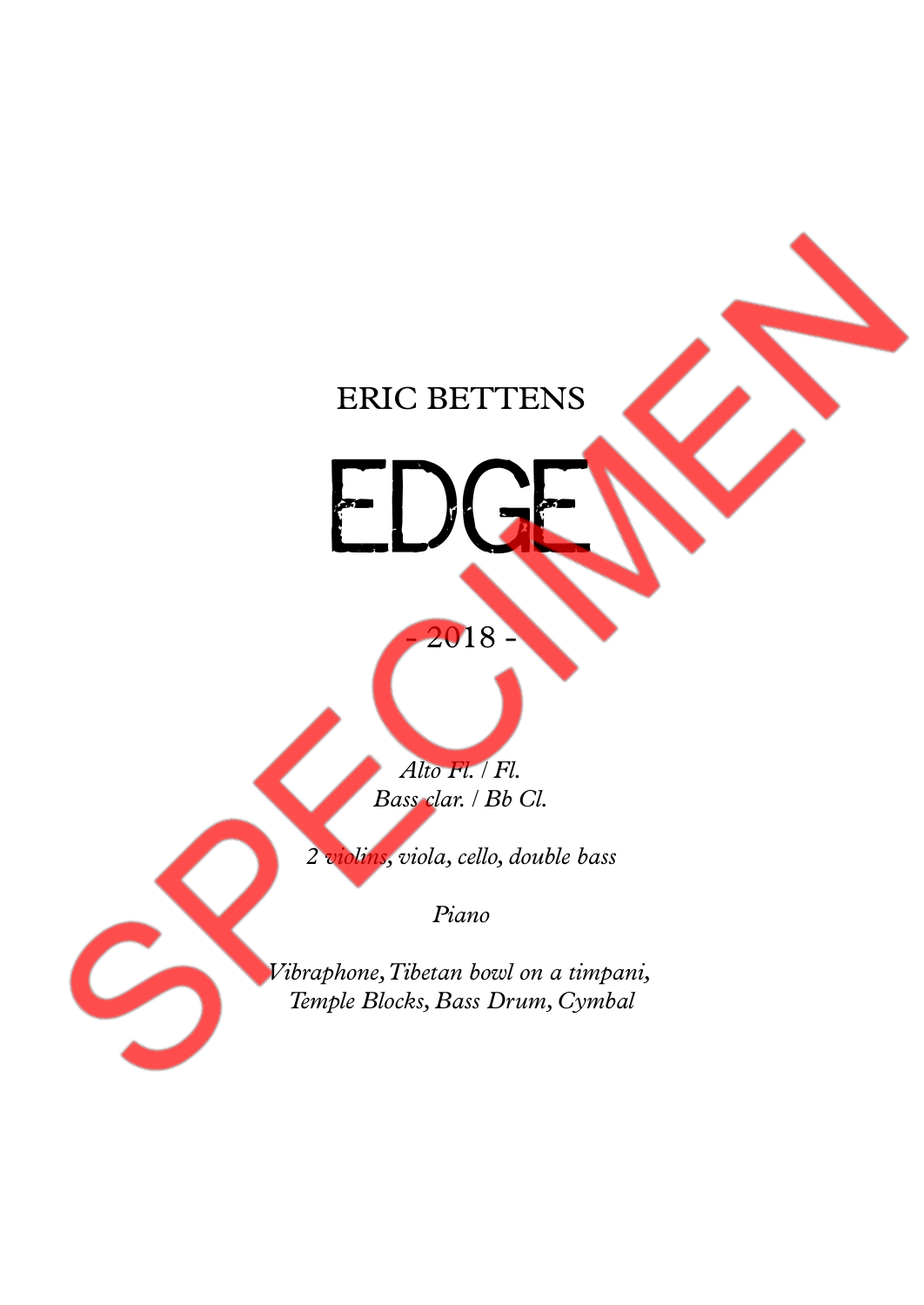## **Vibraphone** :

always use pedal as needed unless it is written the opposite

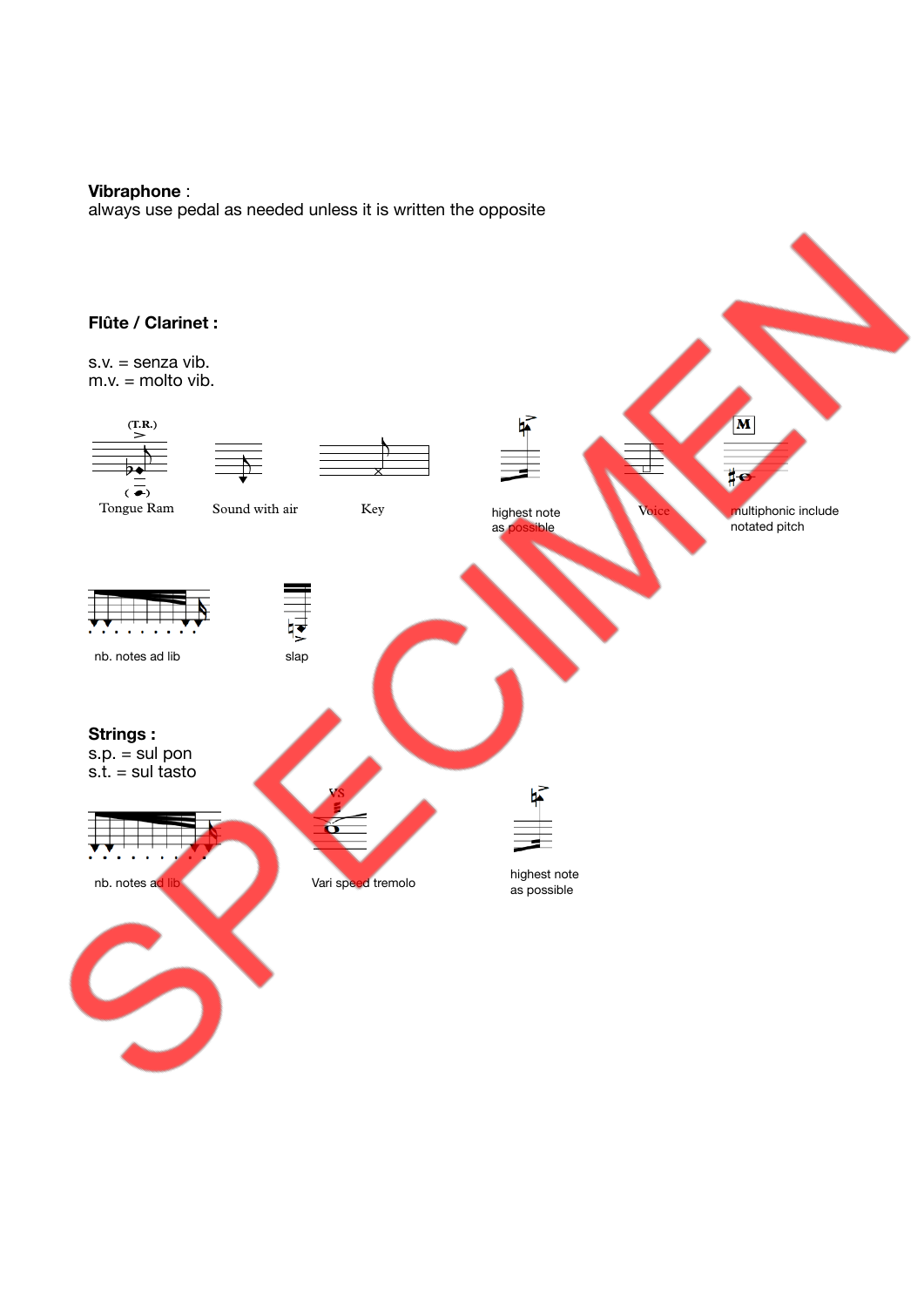## EDGE

## Eric BETTENS

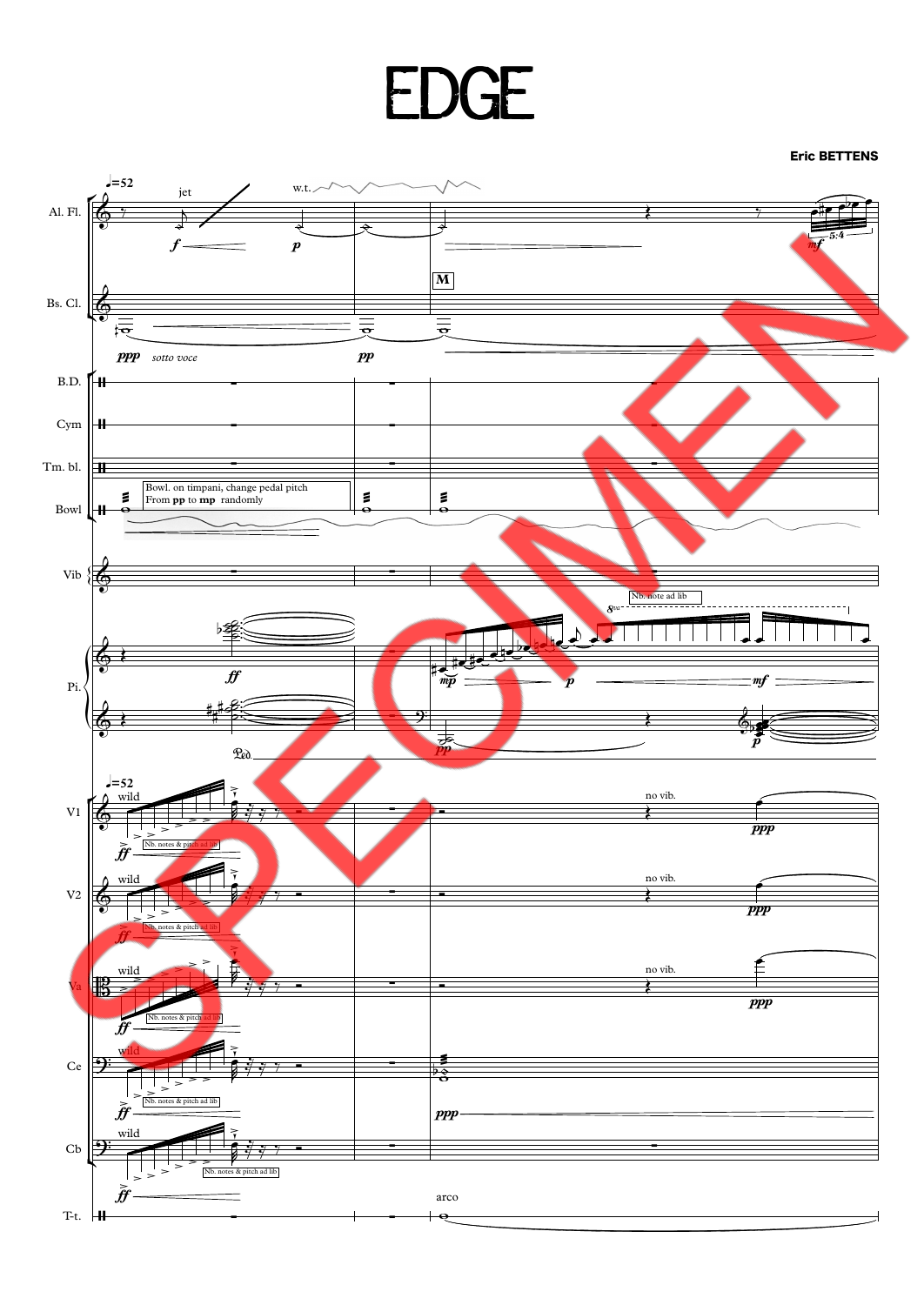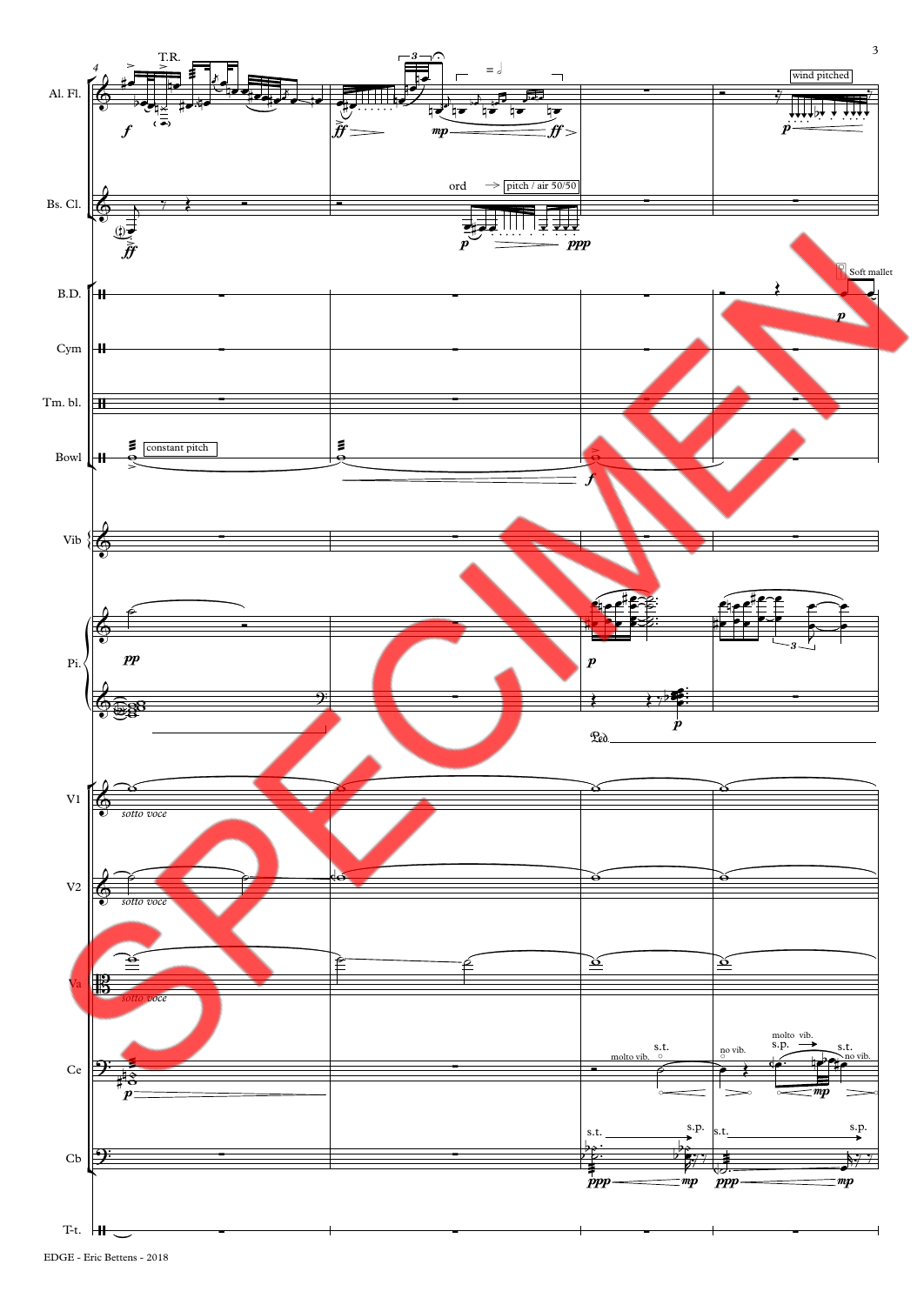

ppp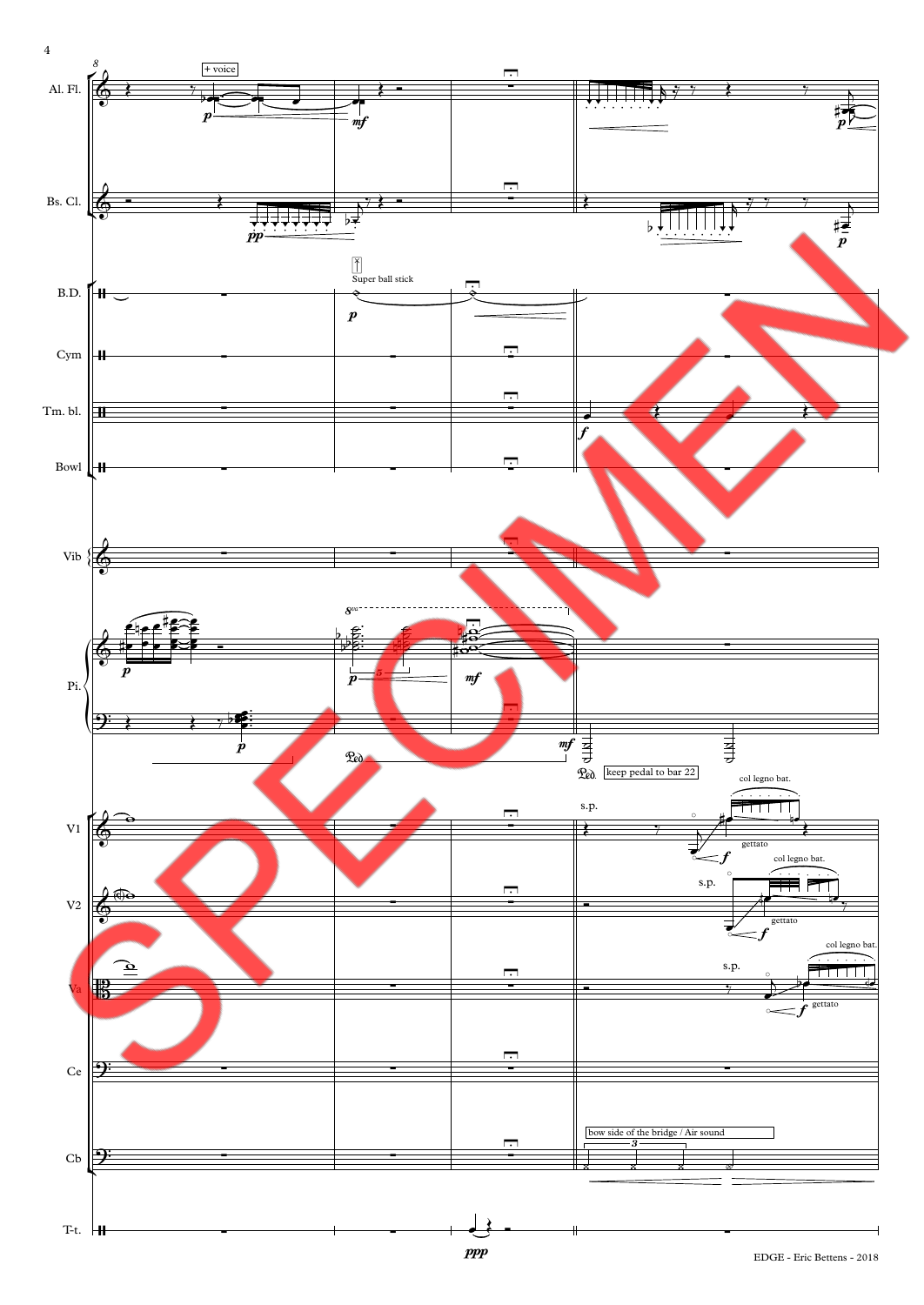

EDGE - Eric Bettens - 2018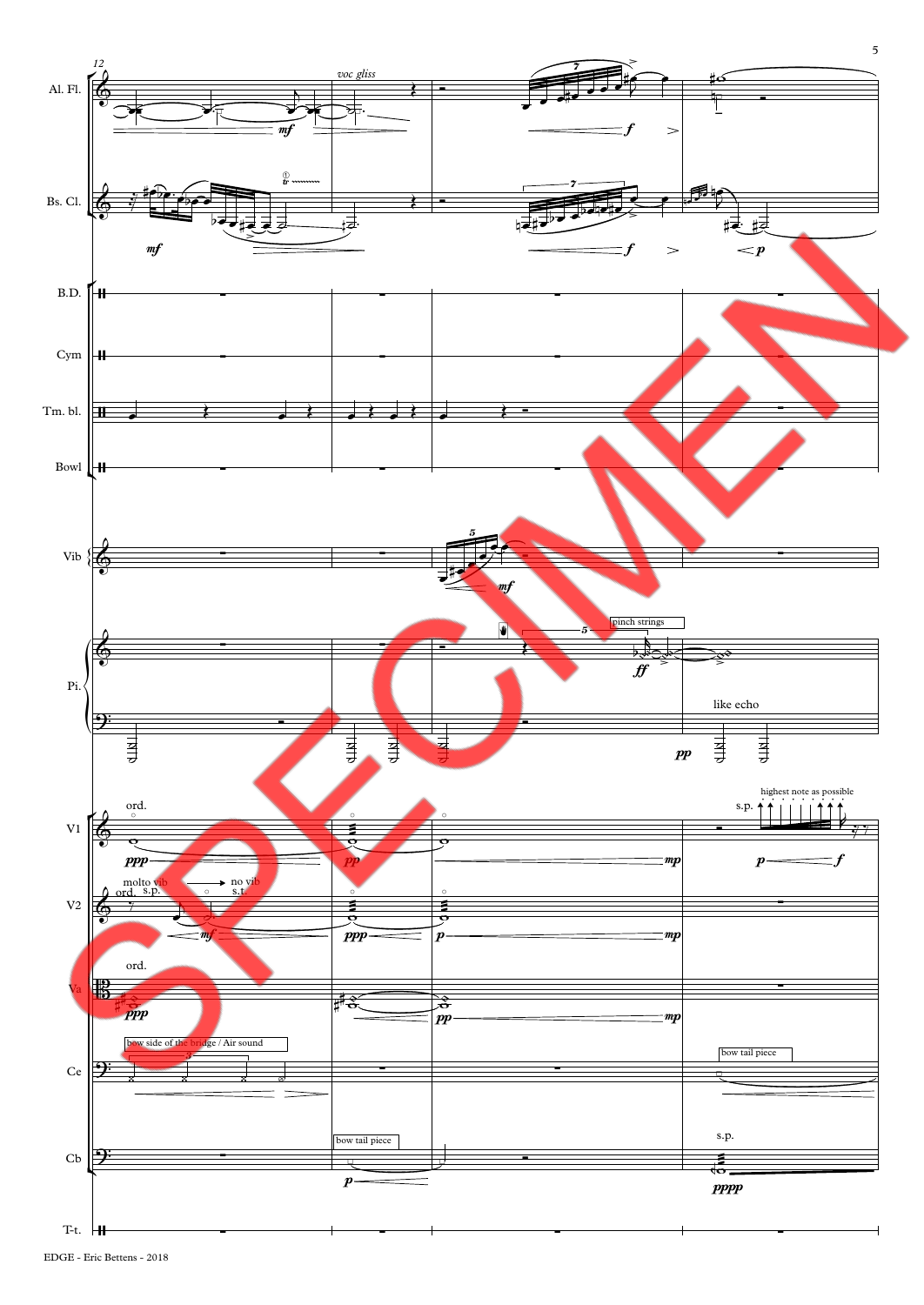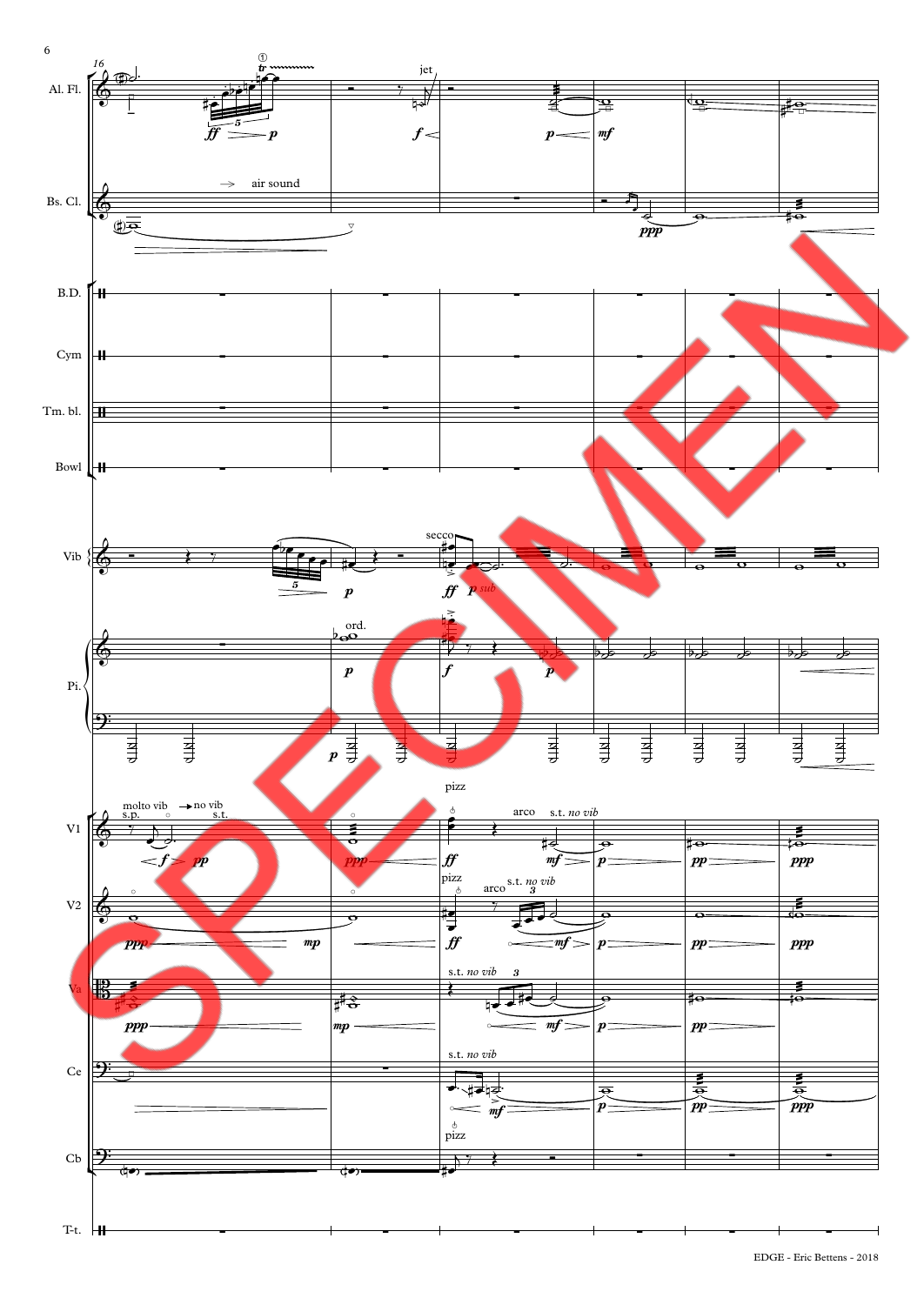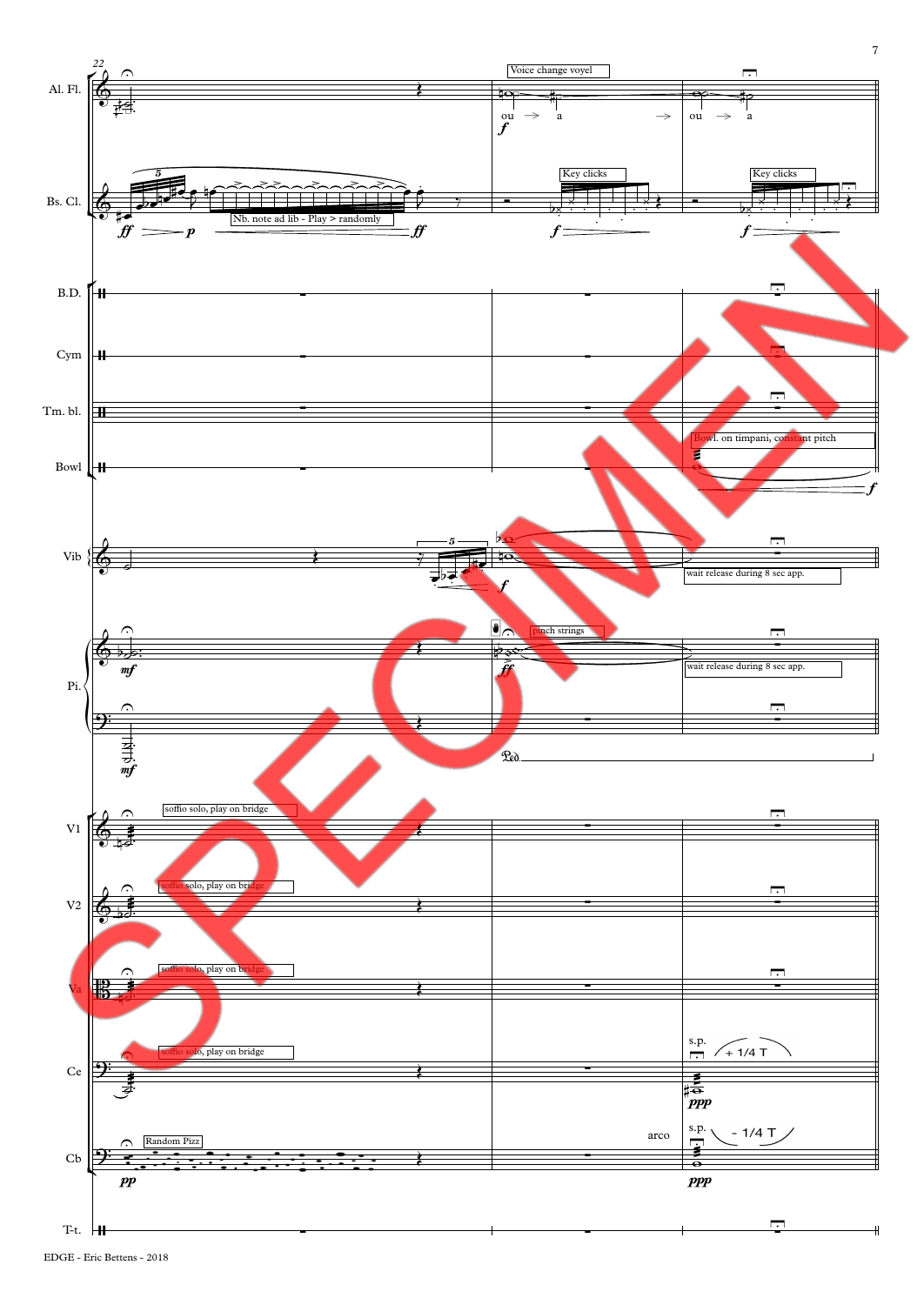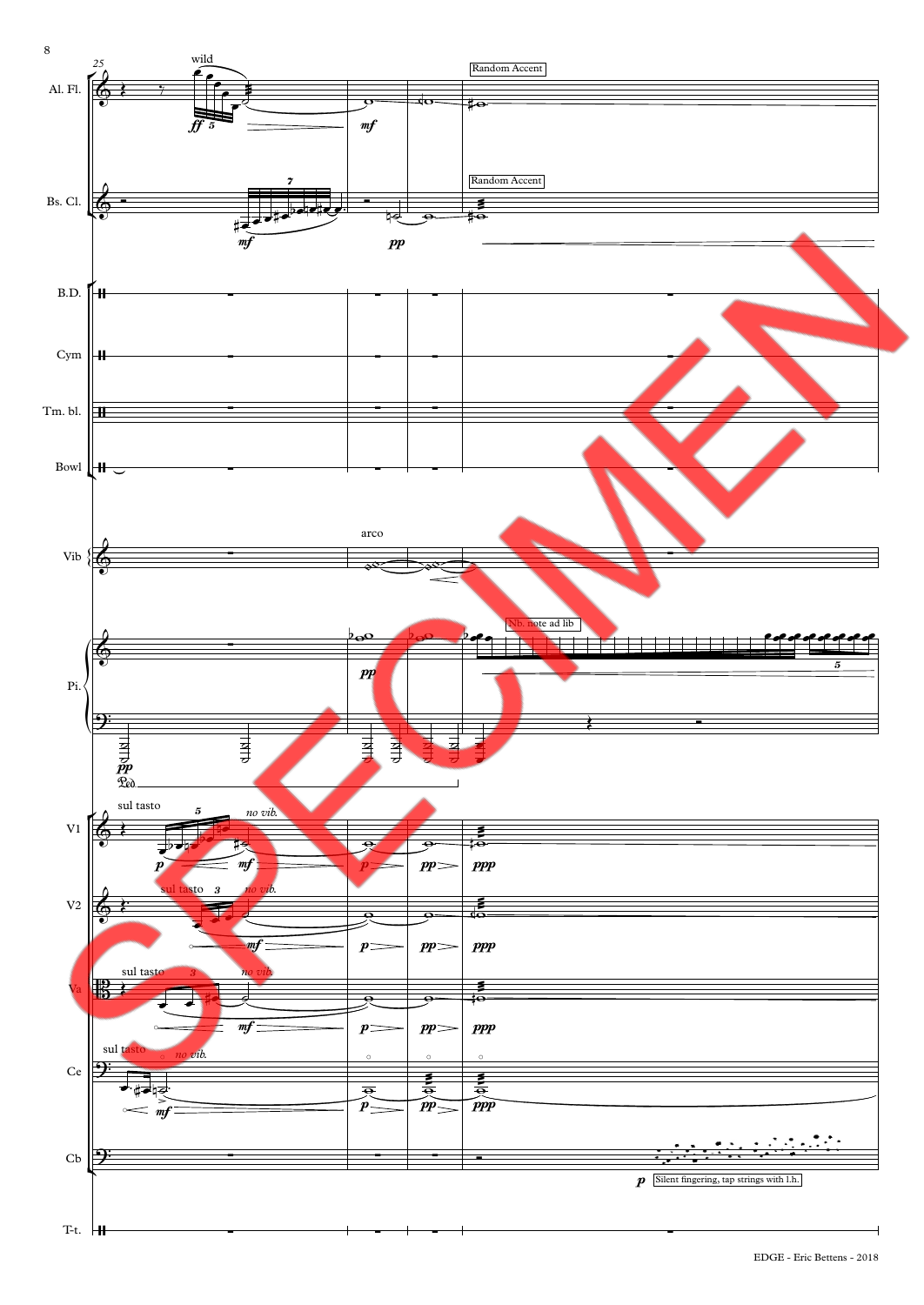

/ ∑ ∑ ∑ ∑

T-t.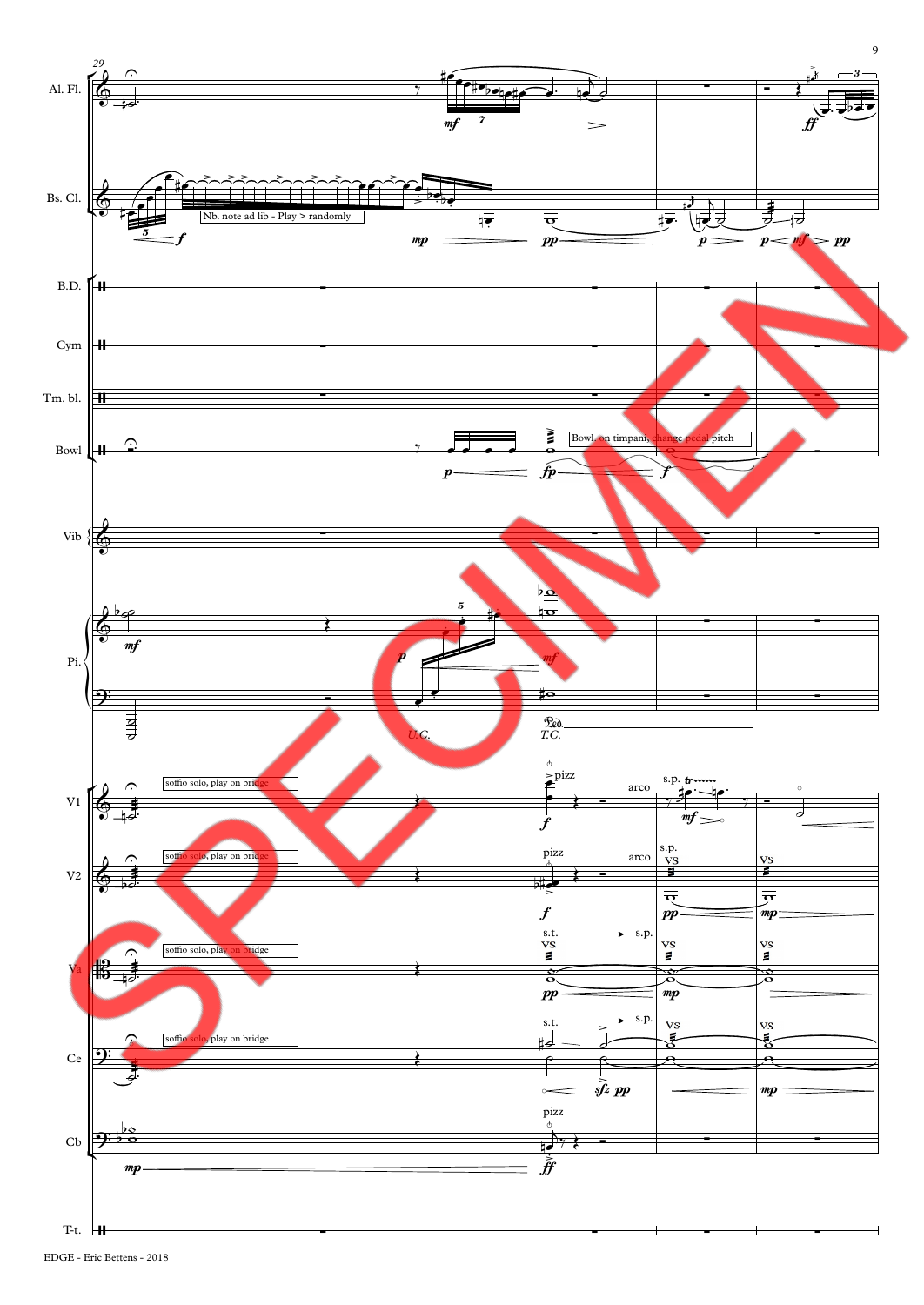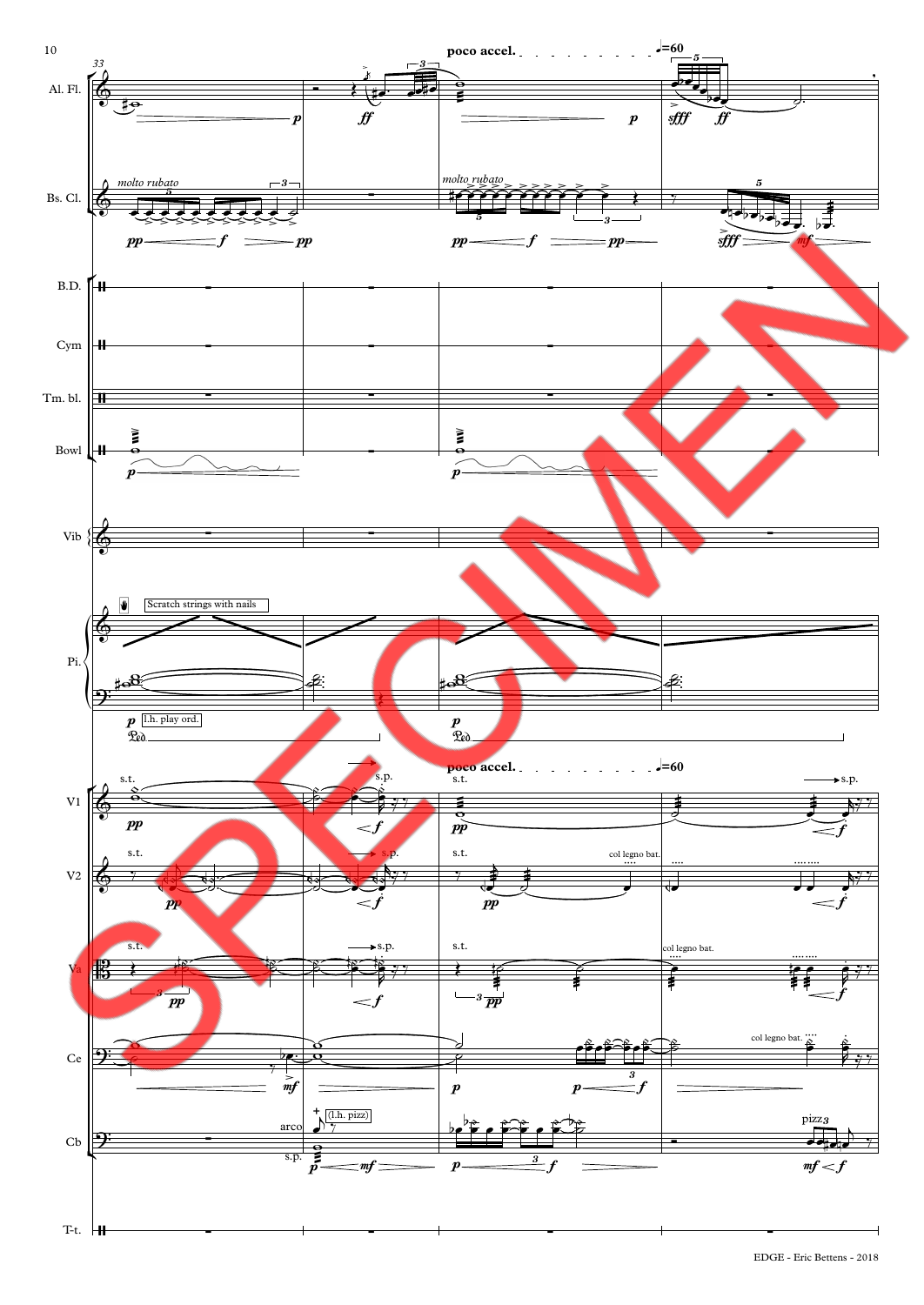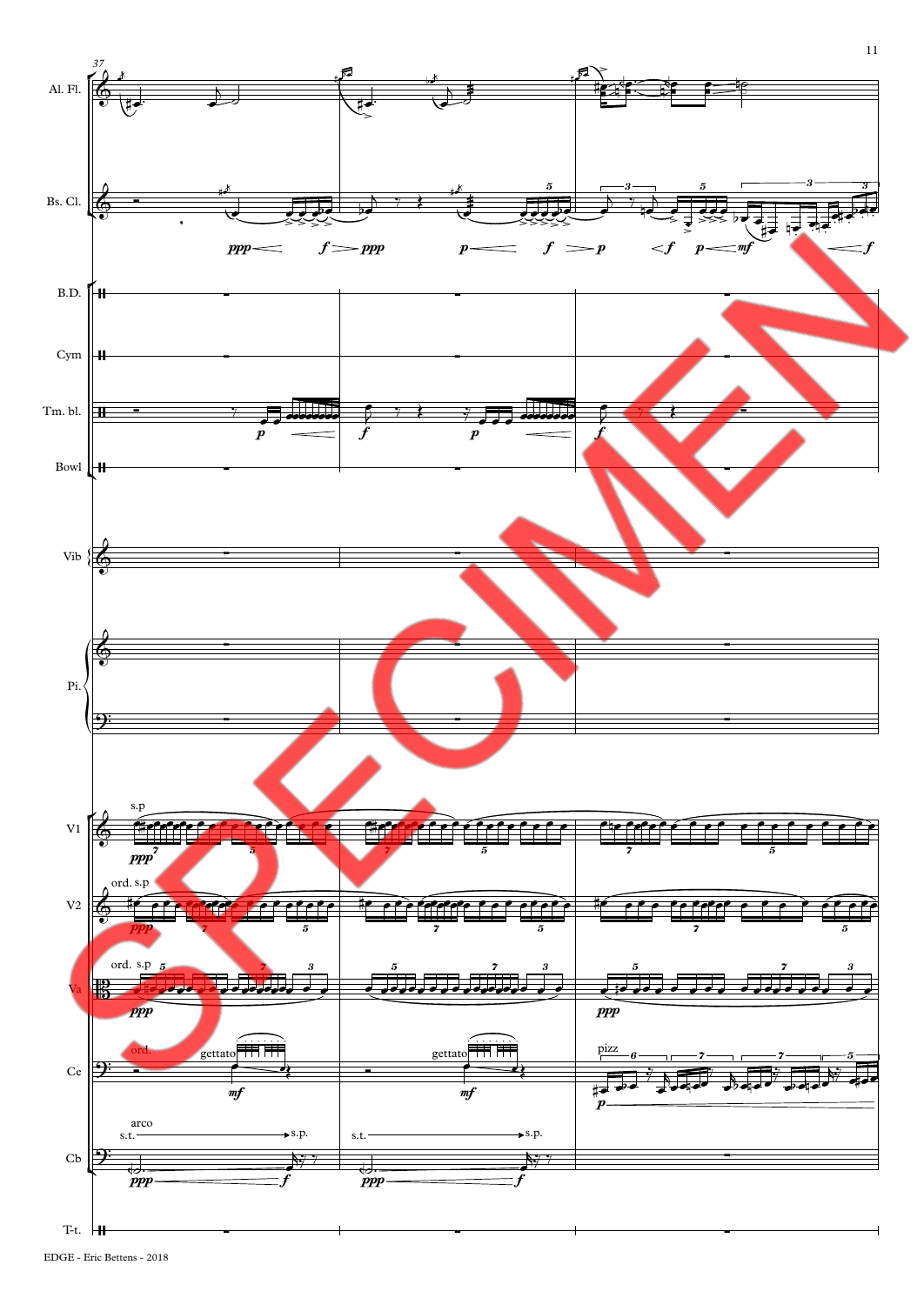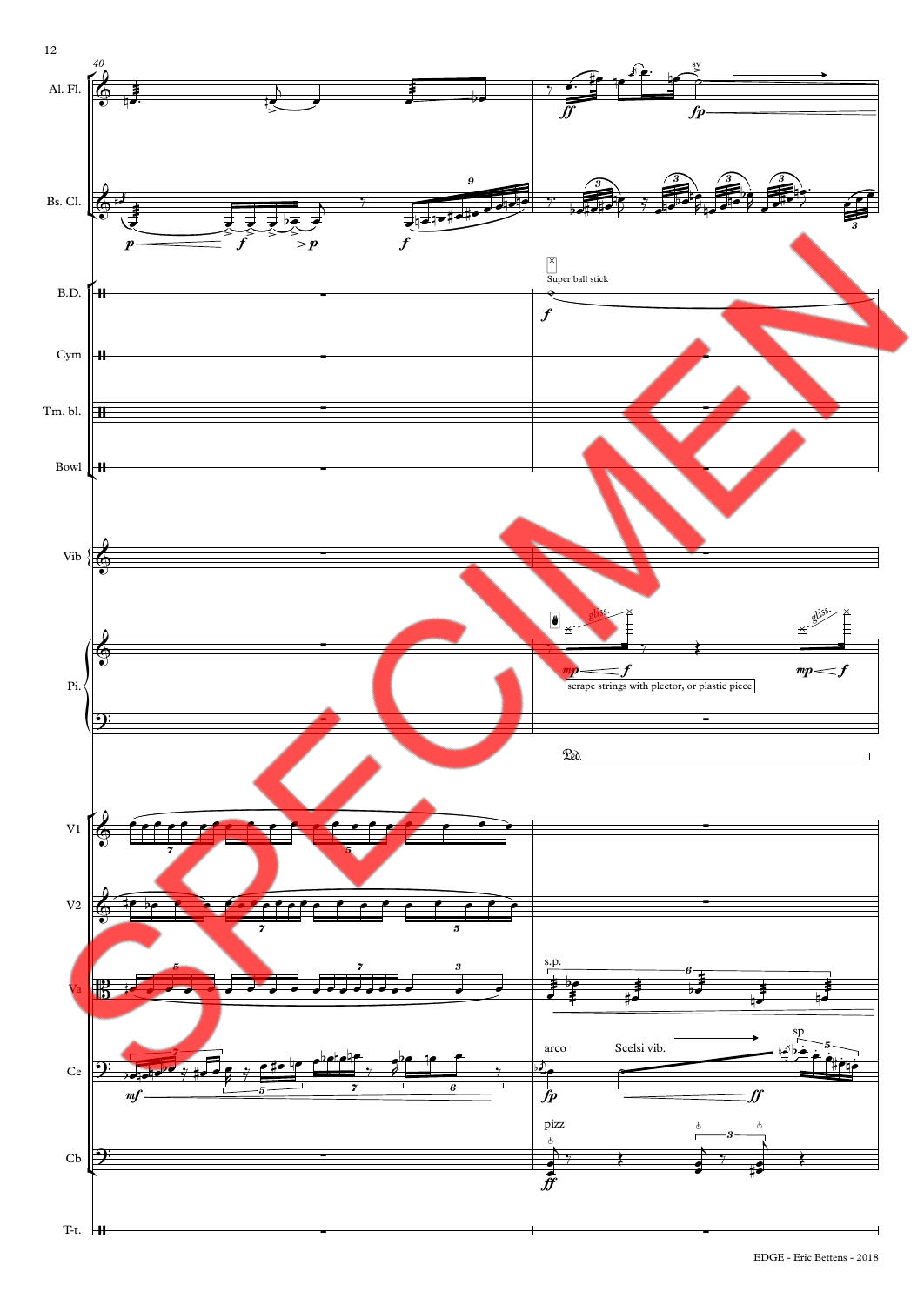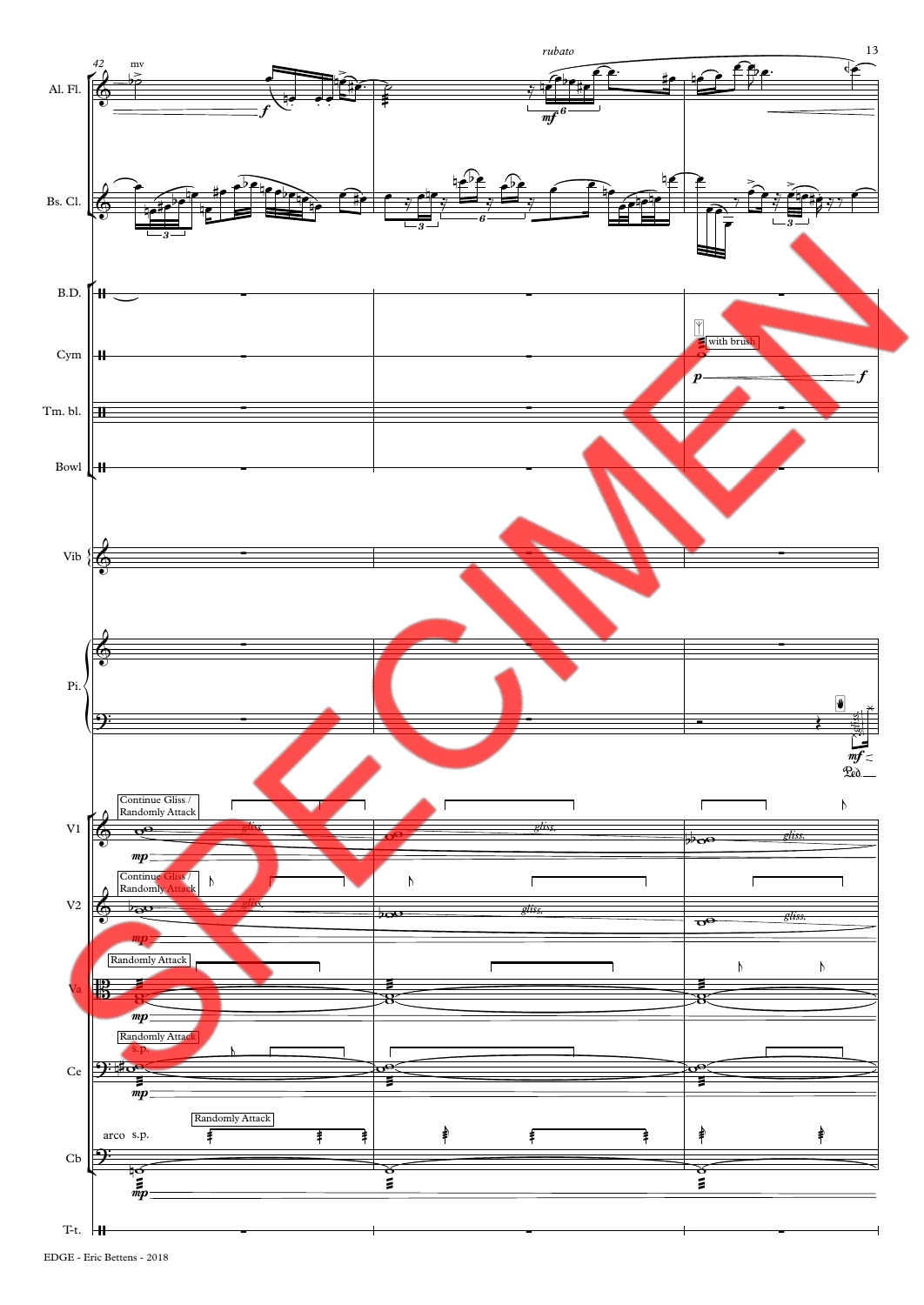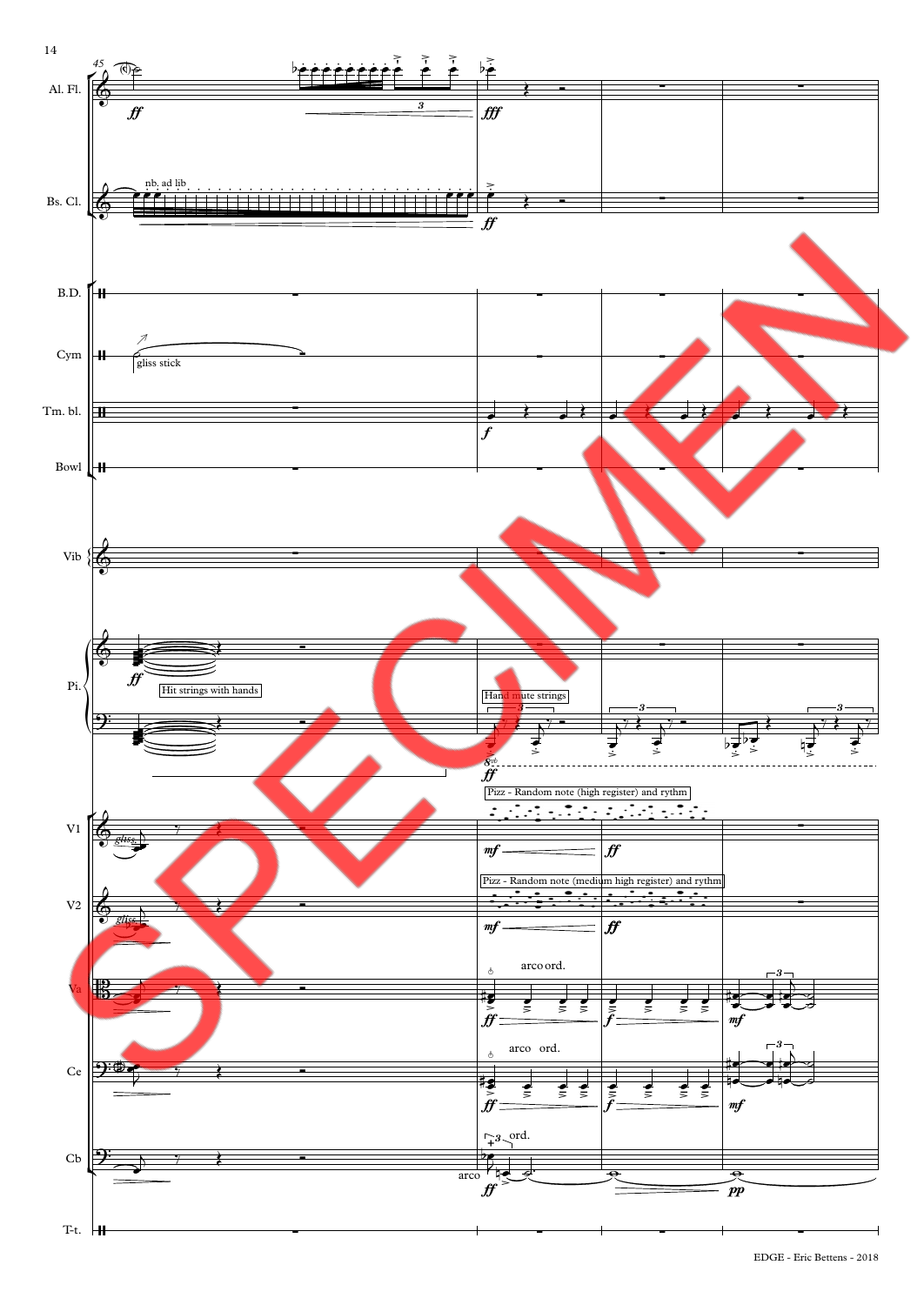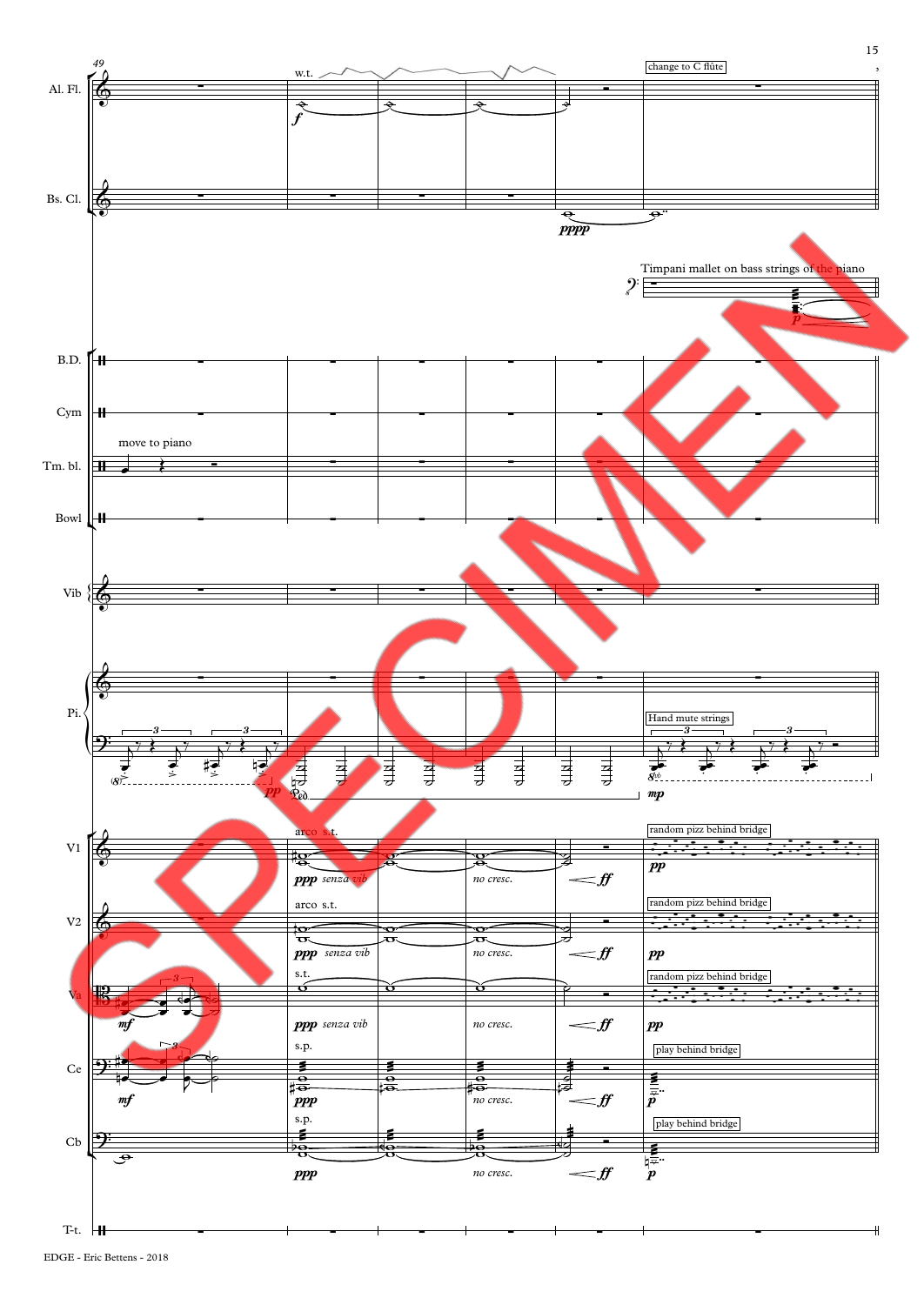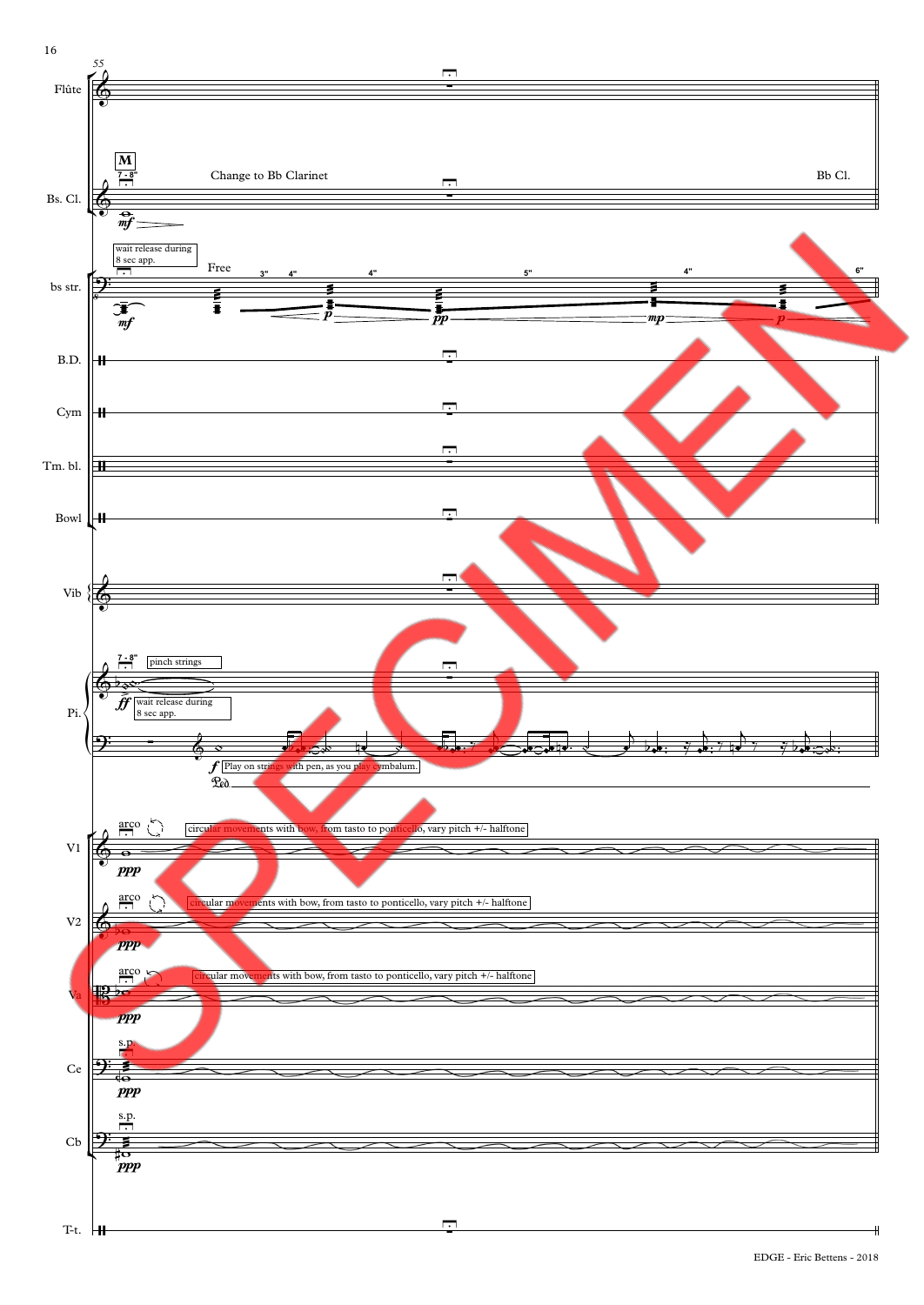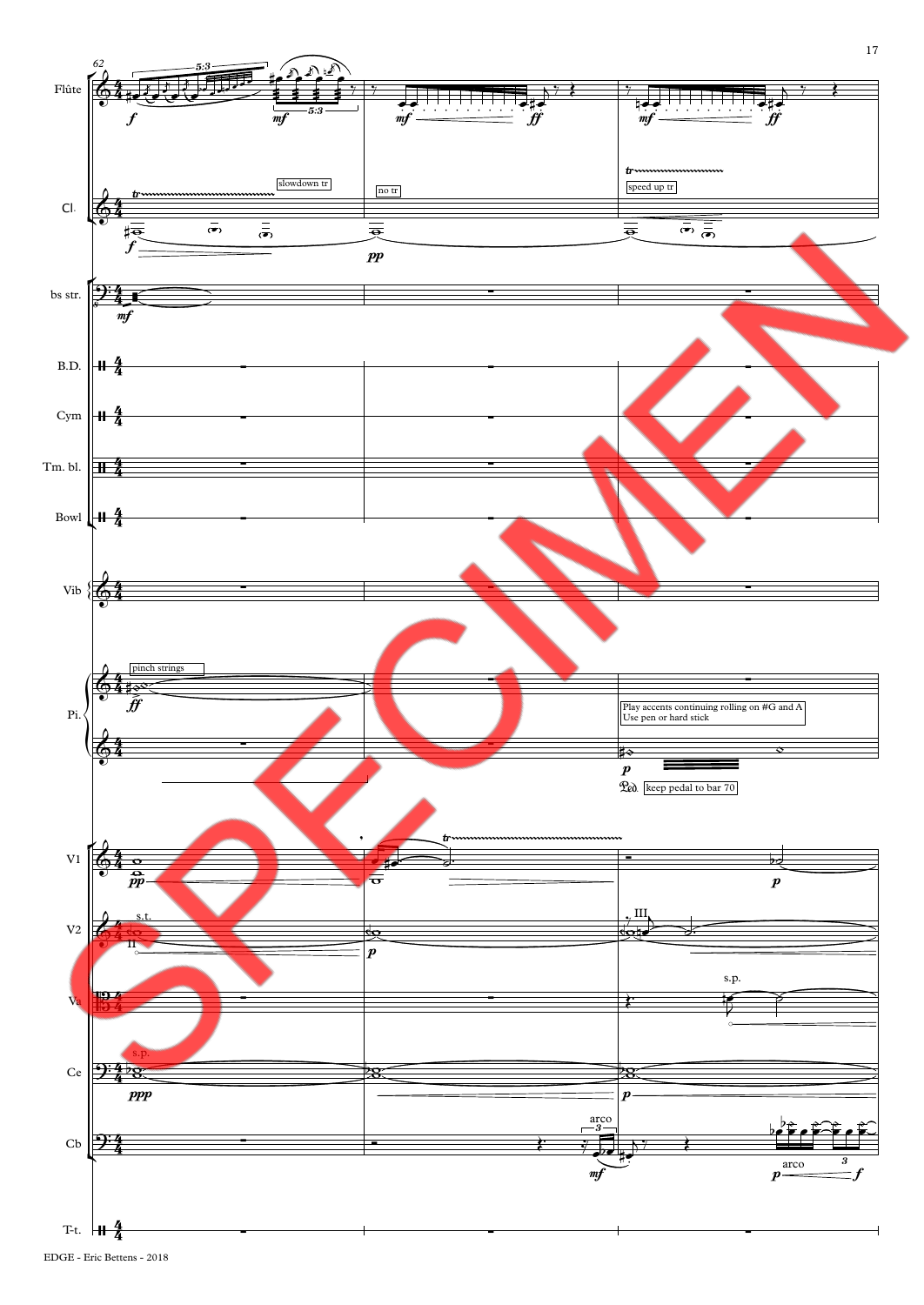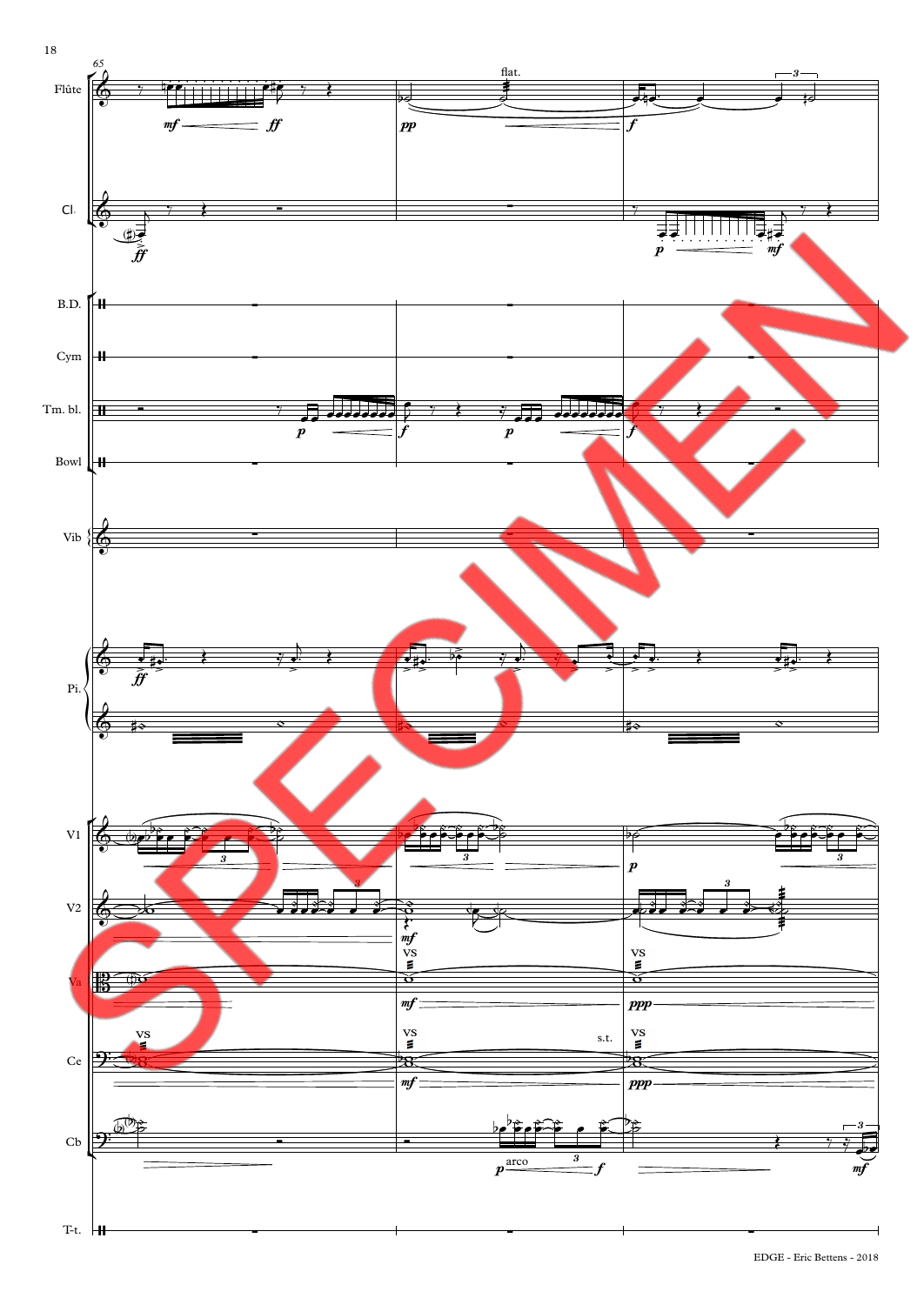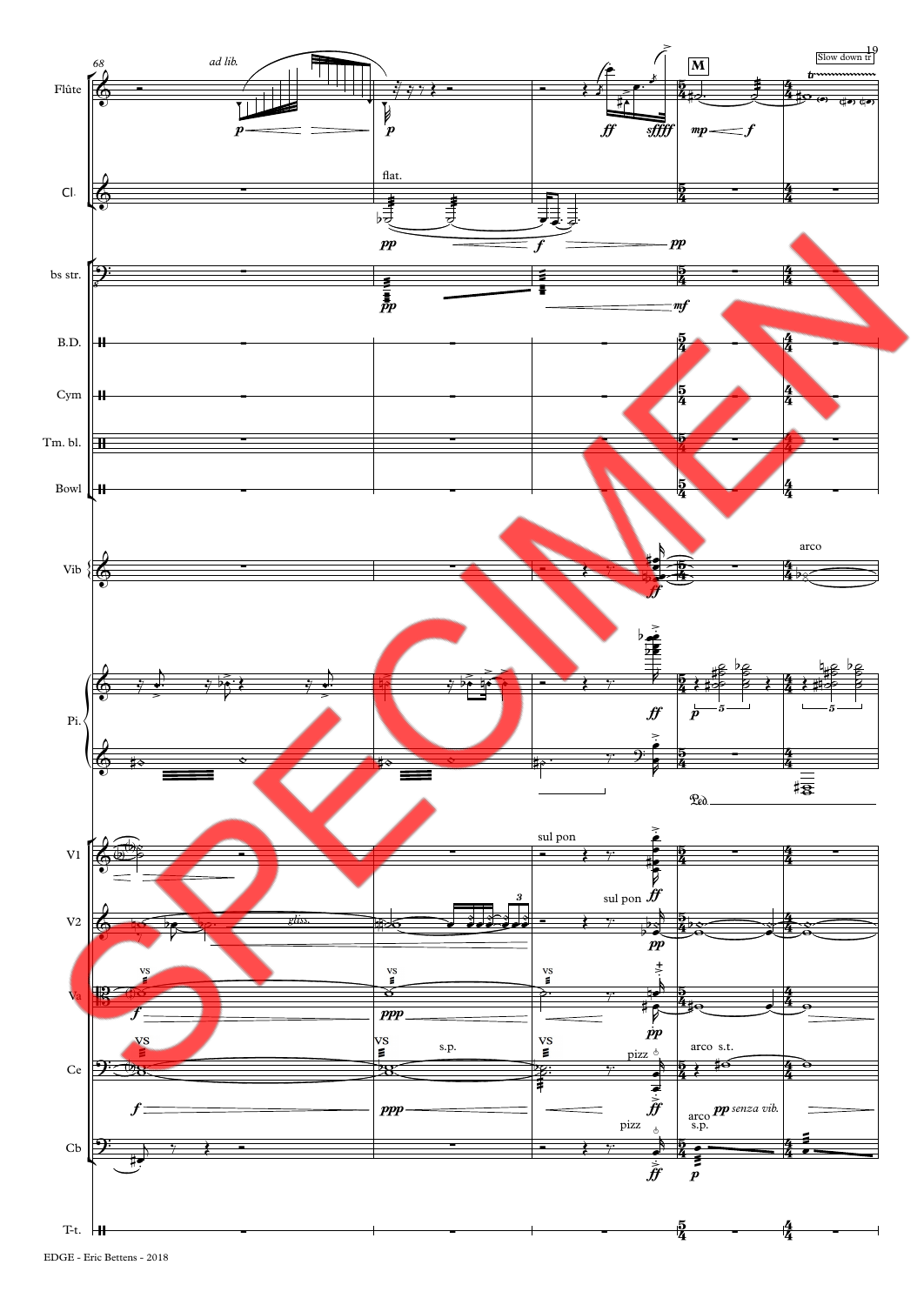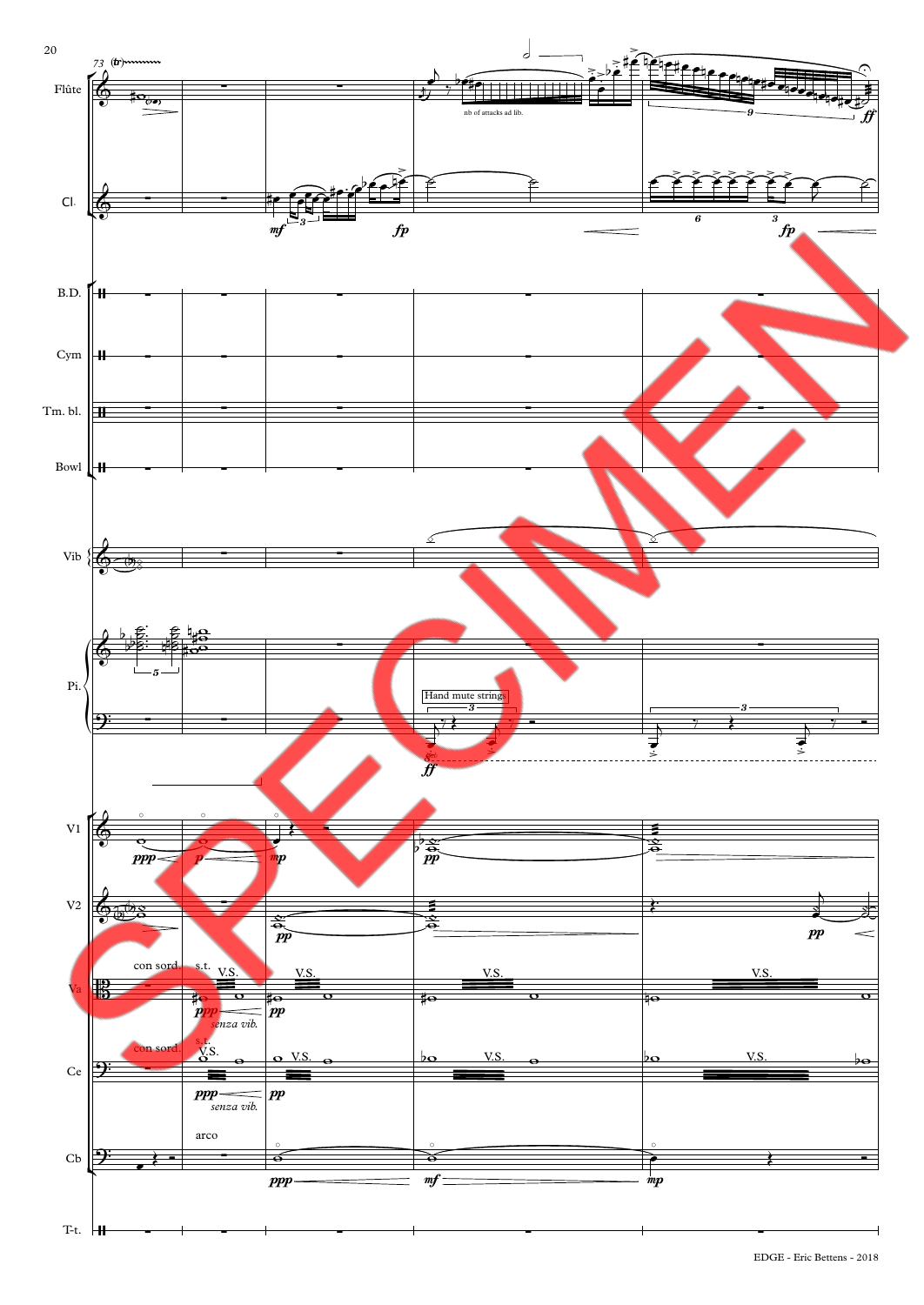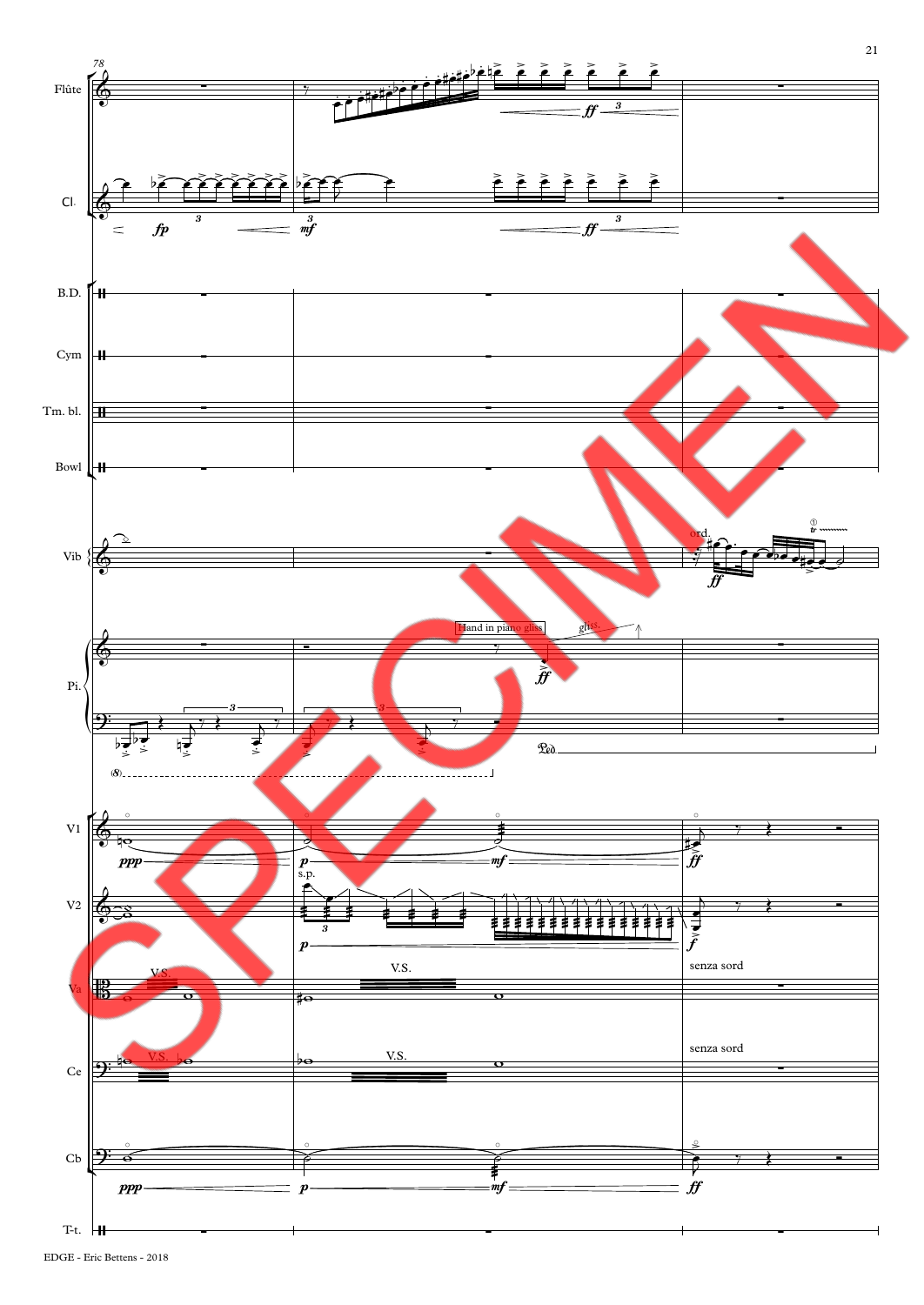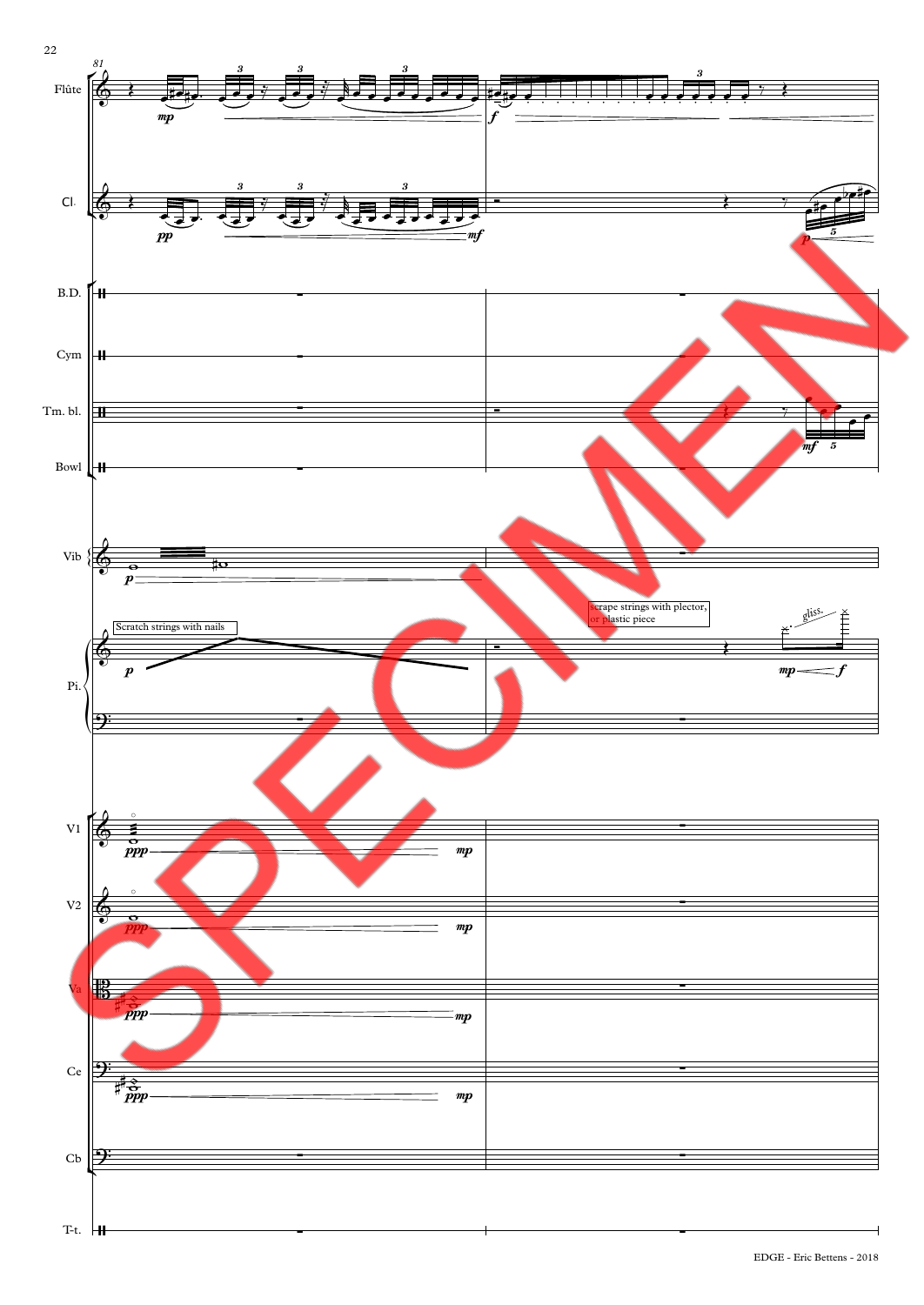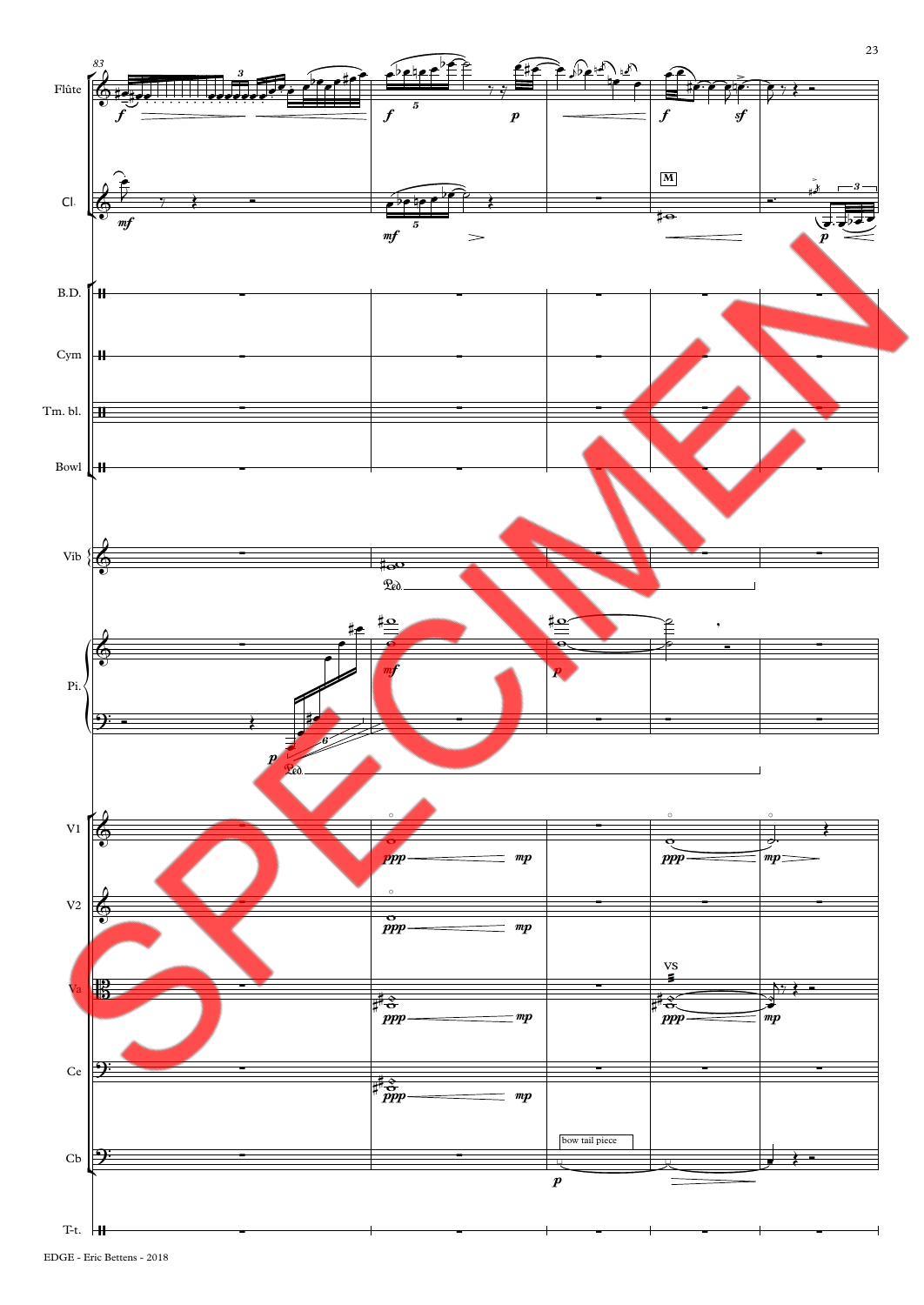

EDGE - Eric Bettens - 2018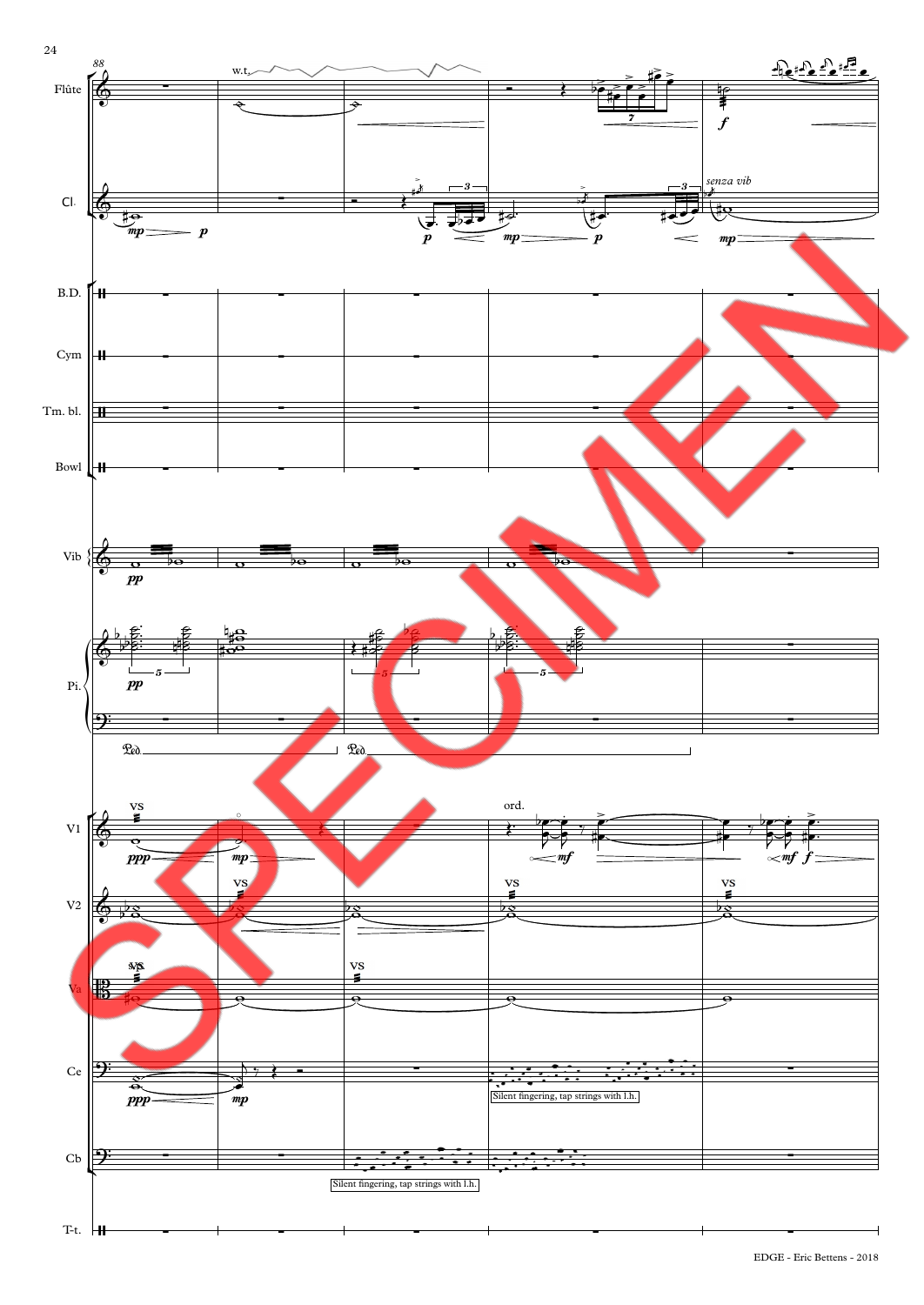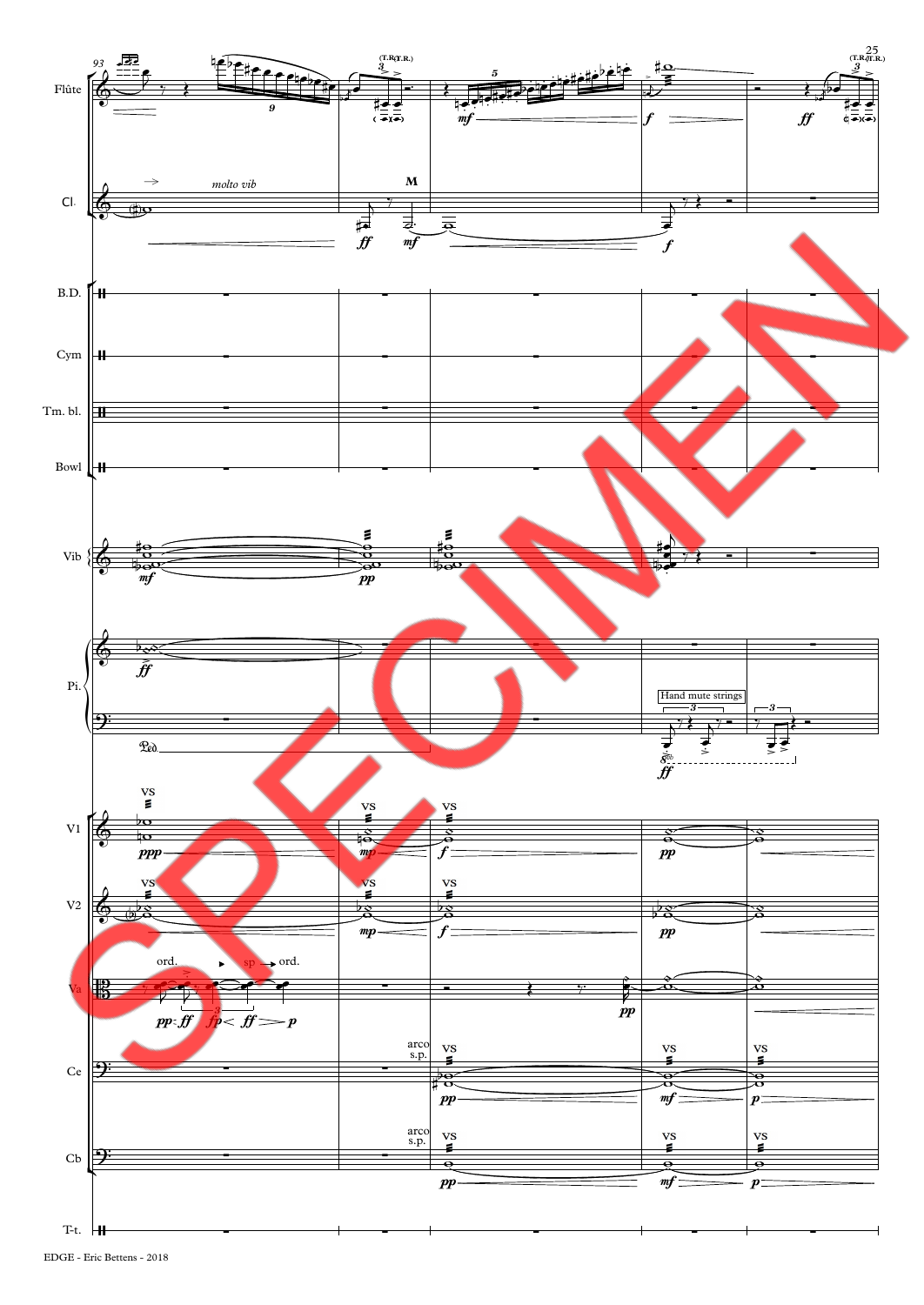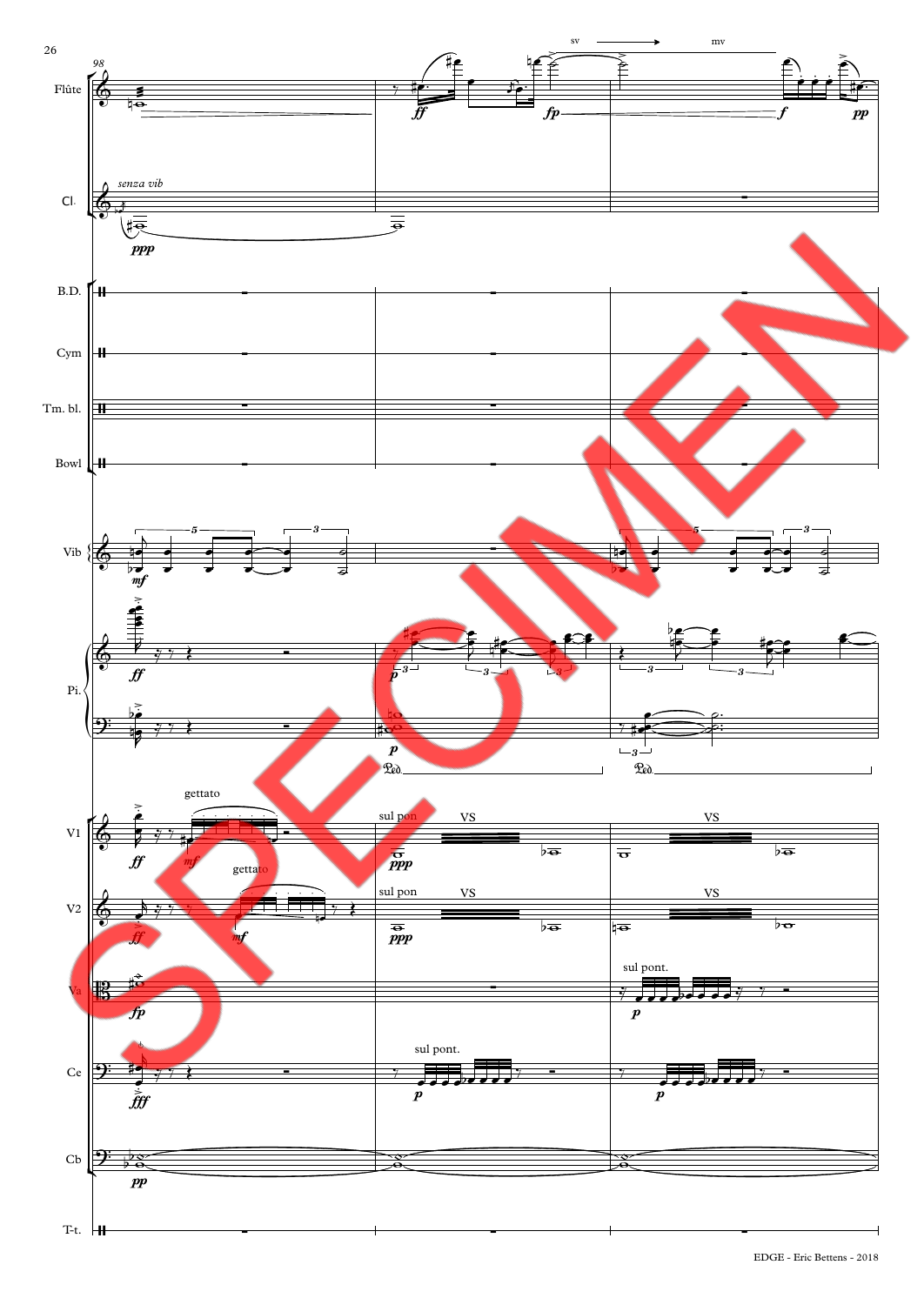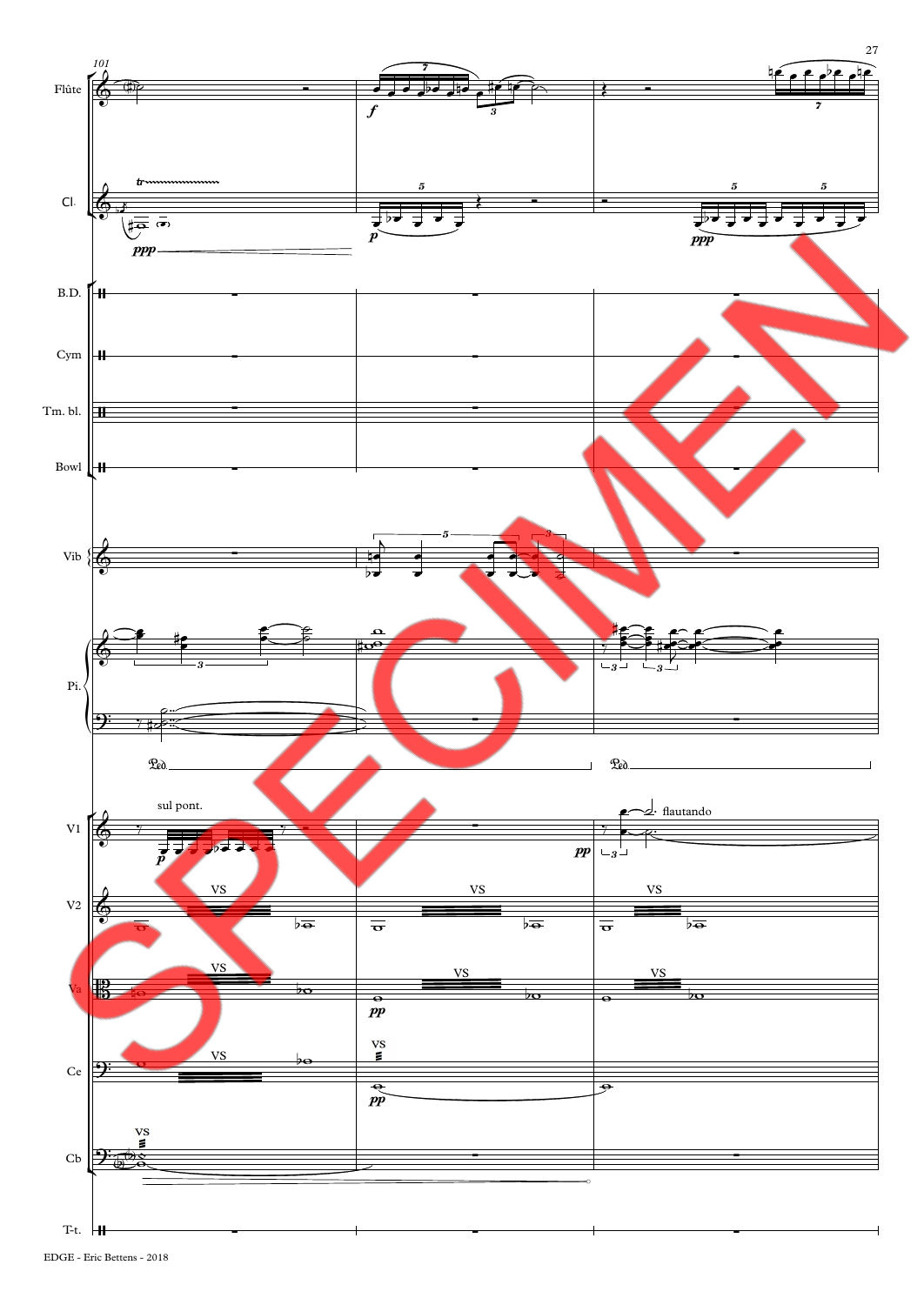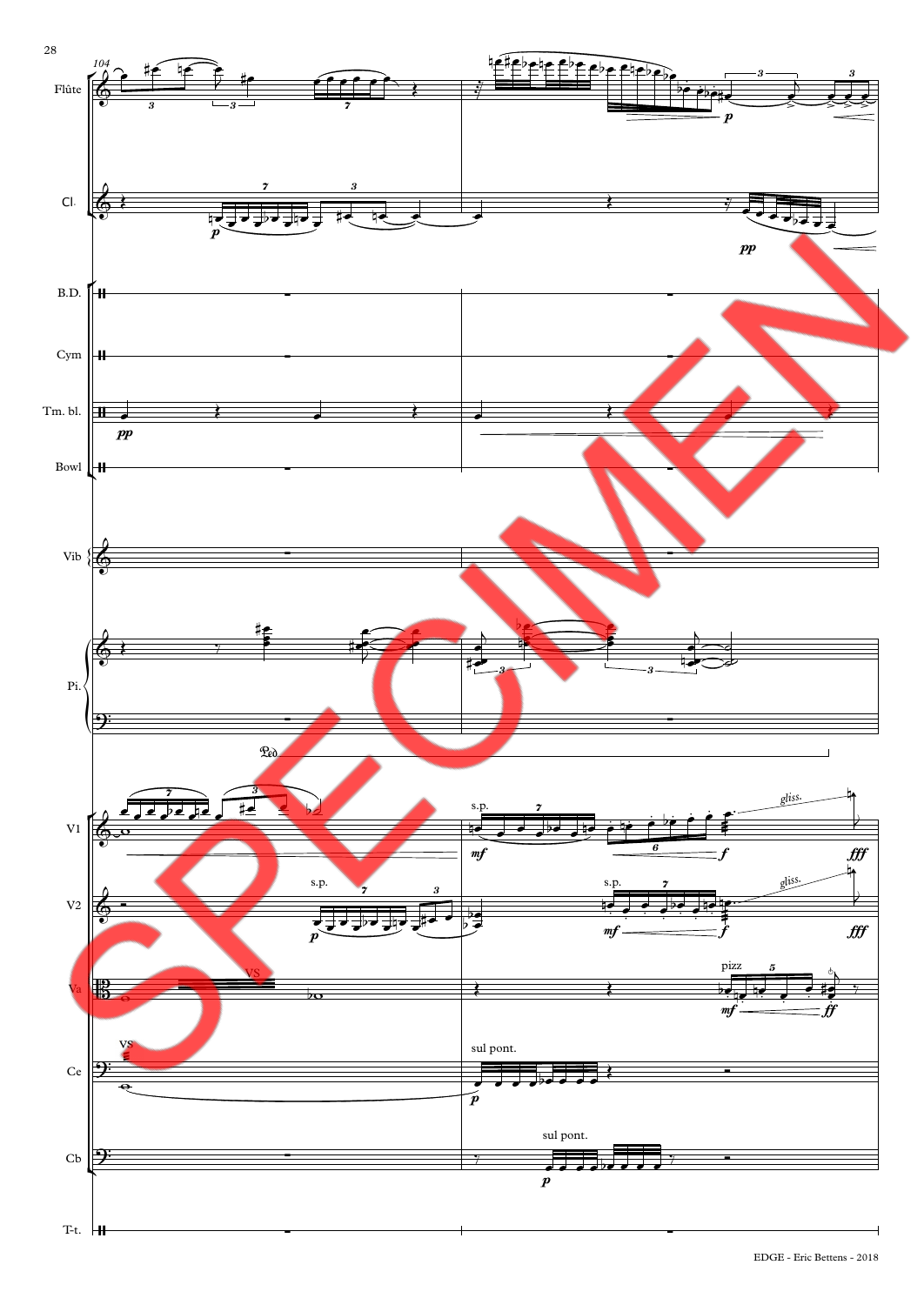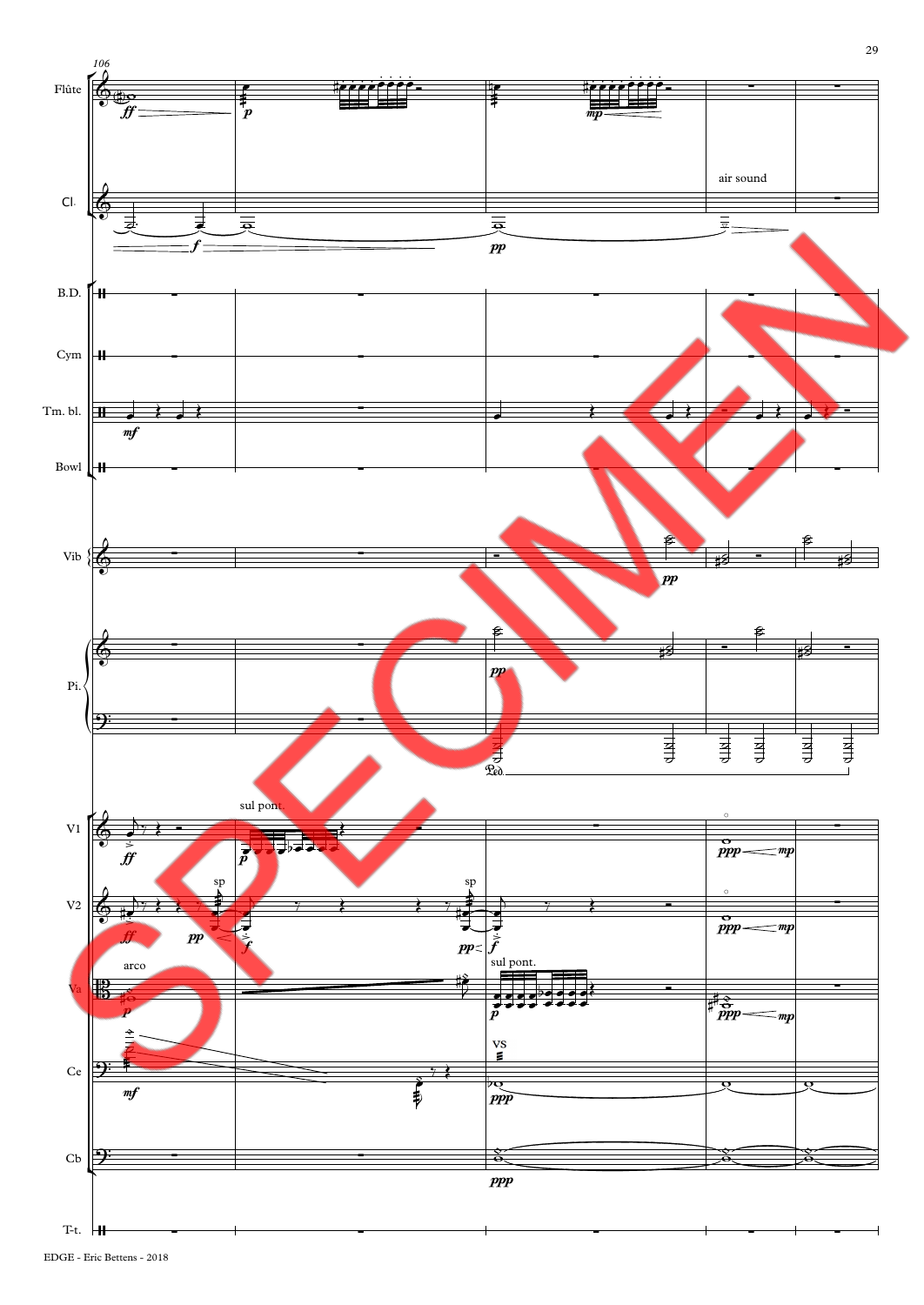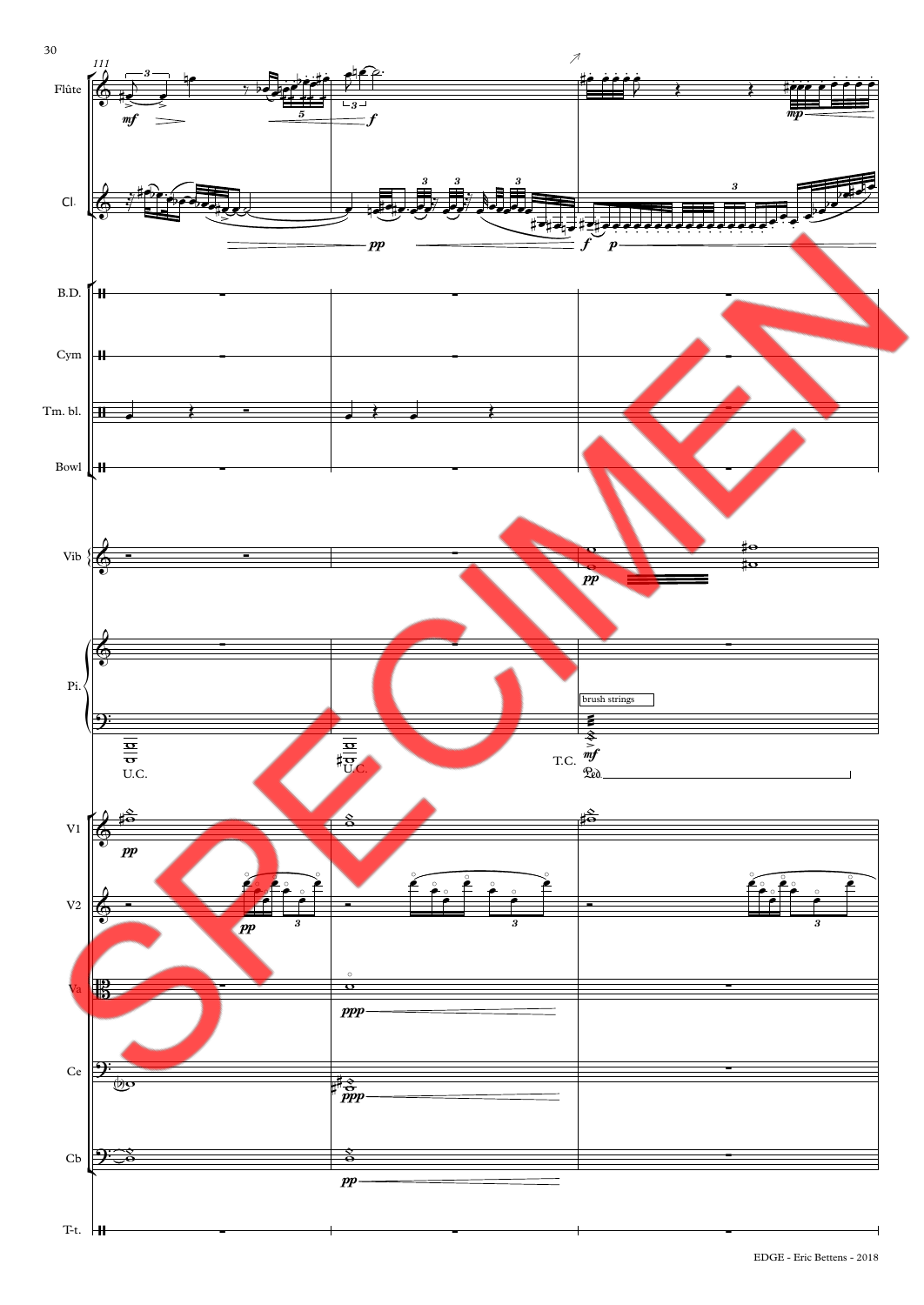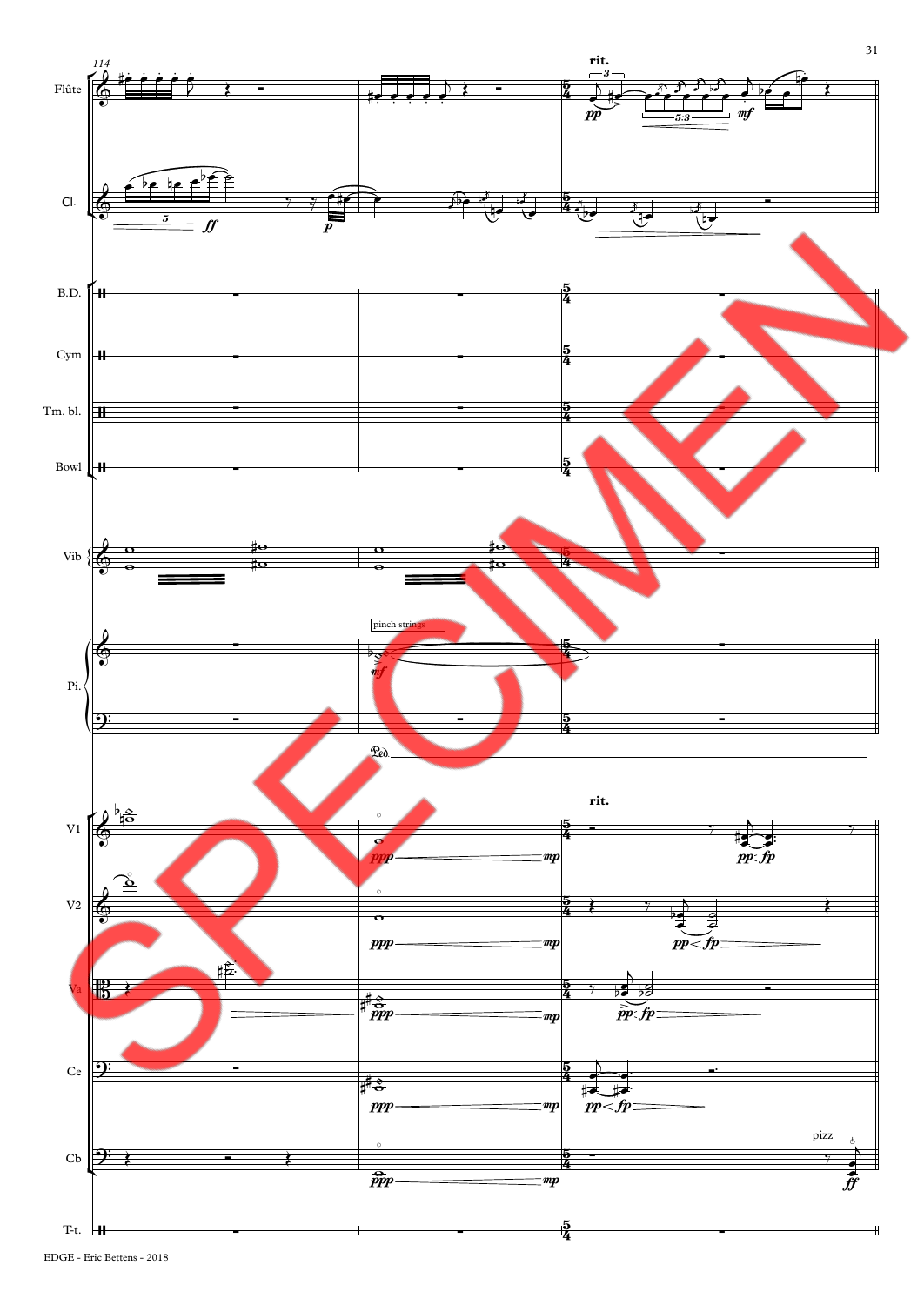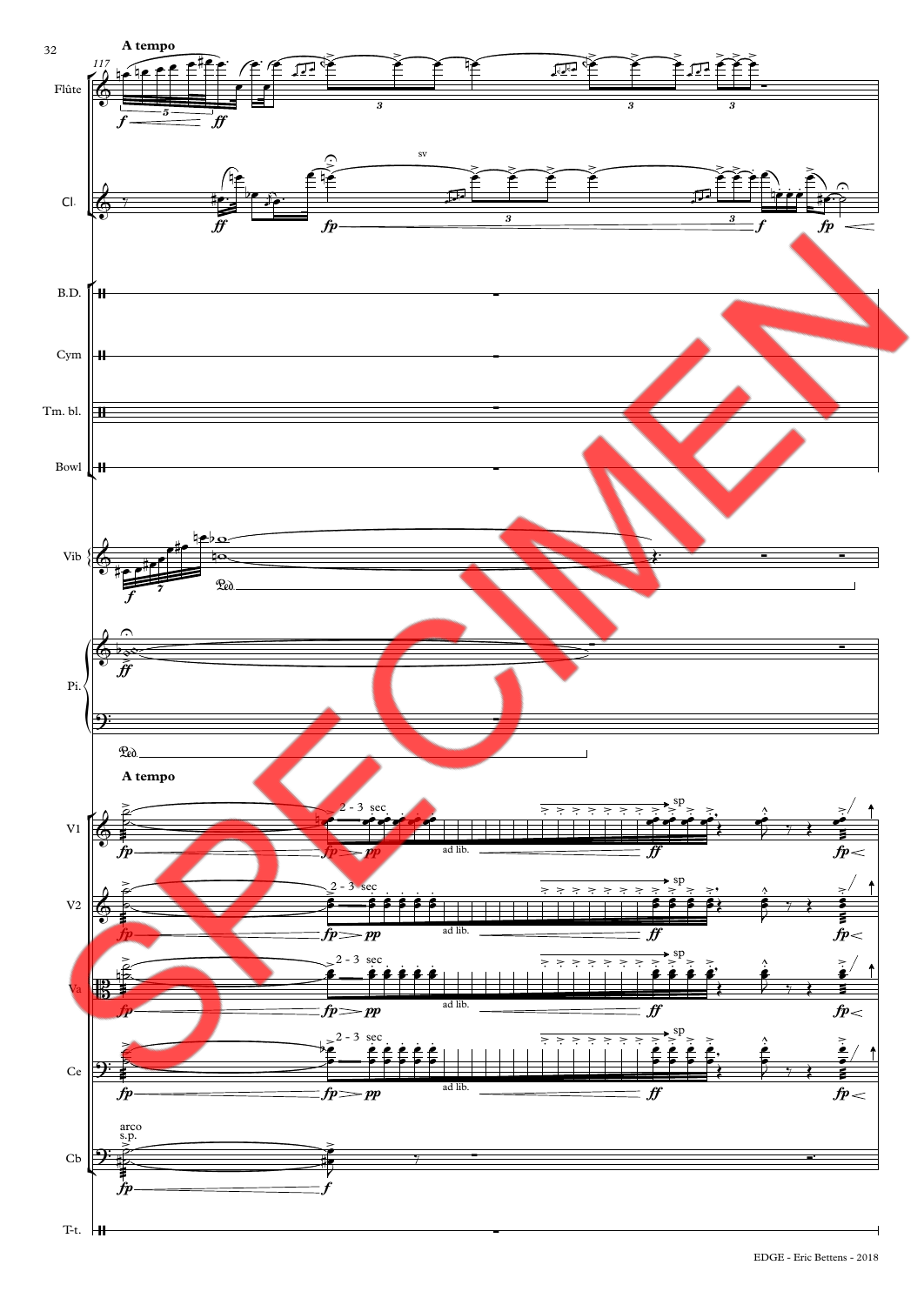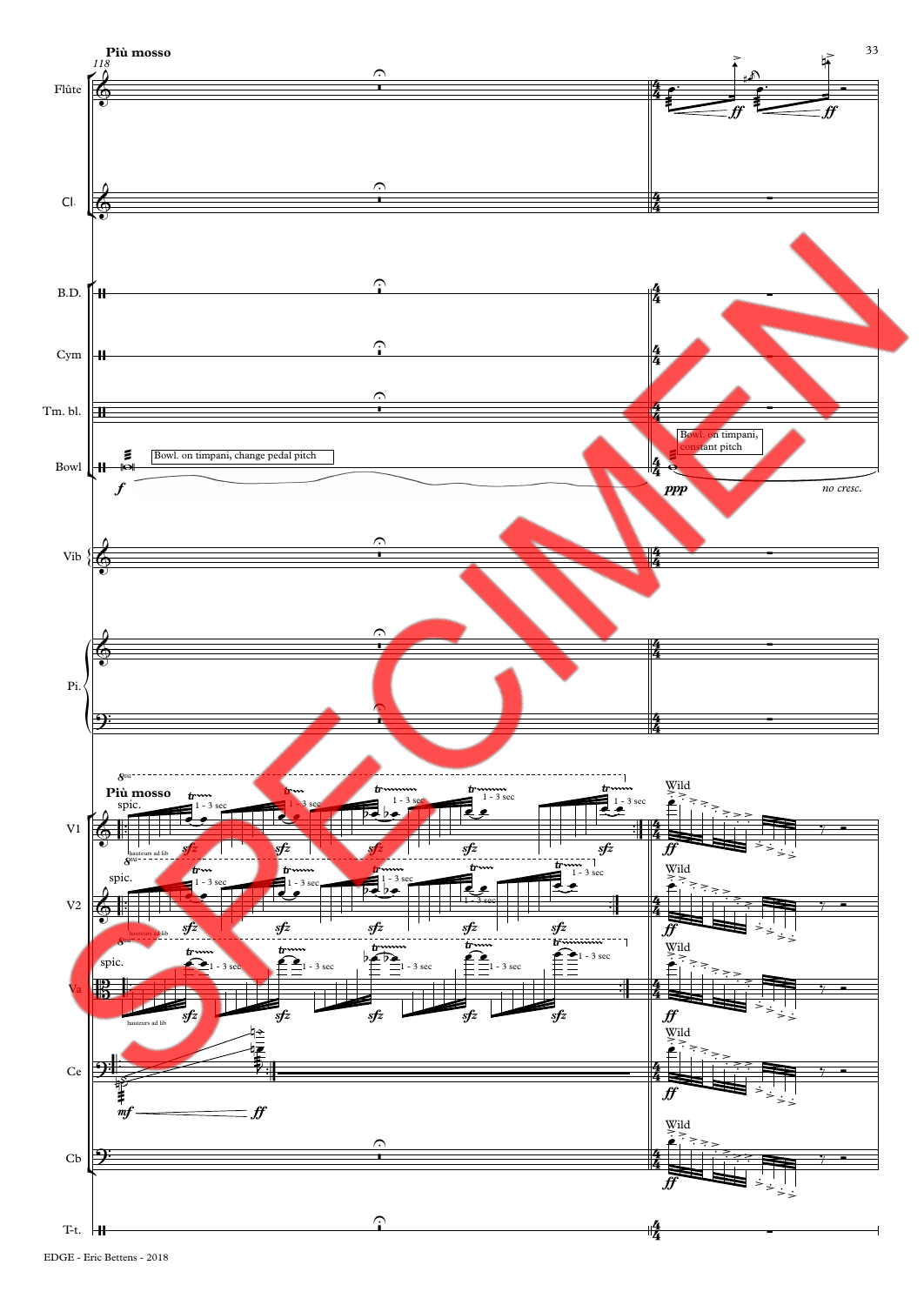

EDGE - Eric Bettens - 2018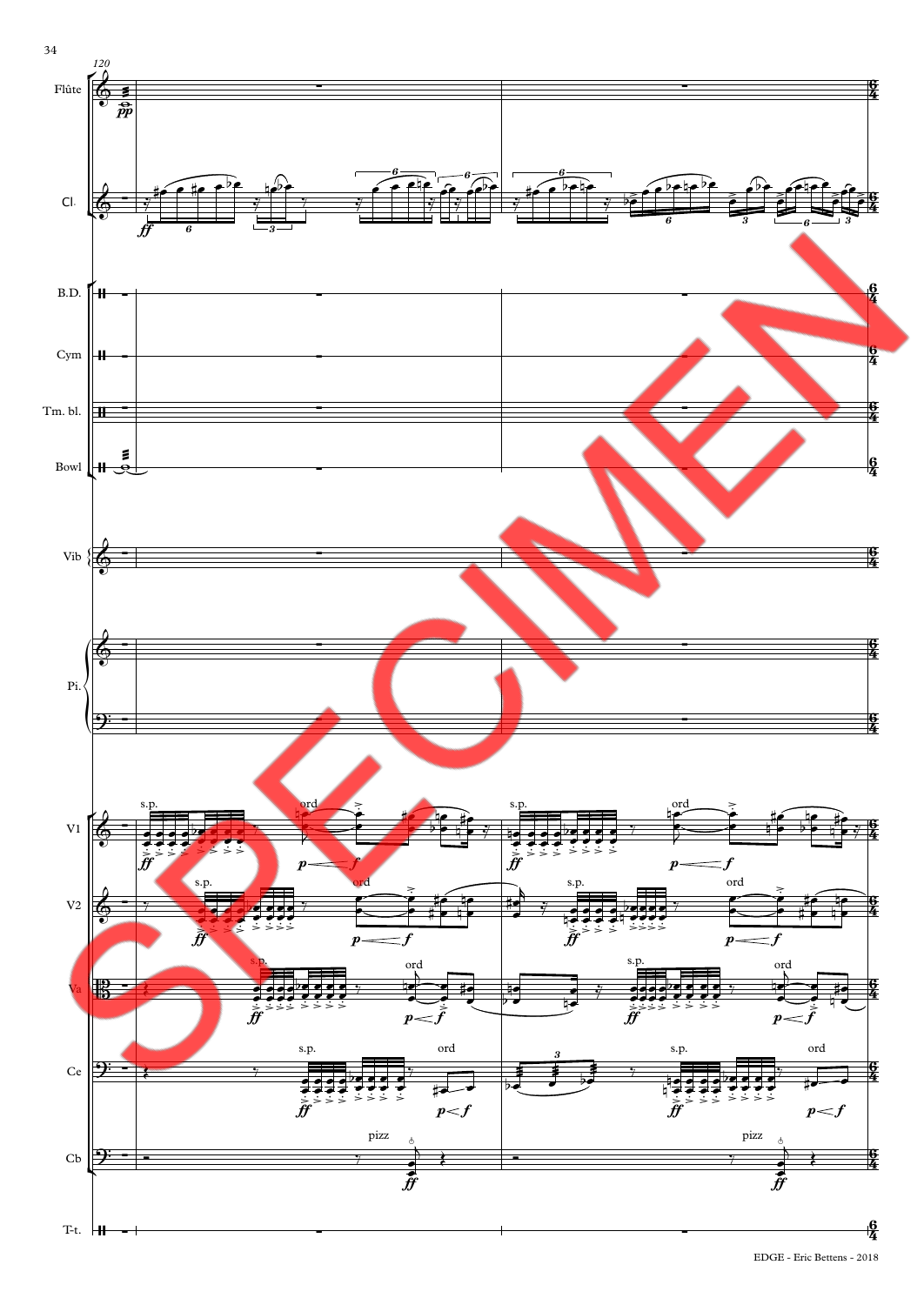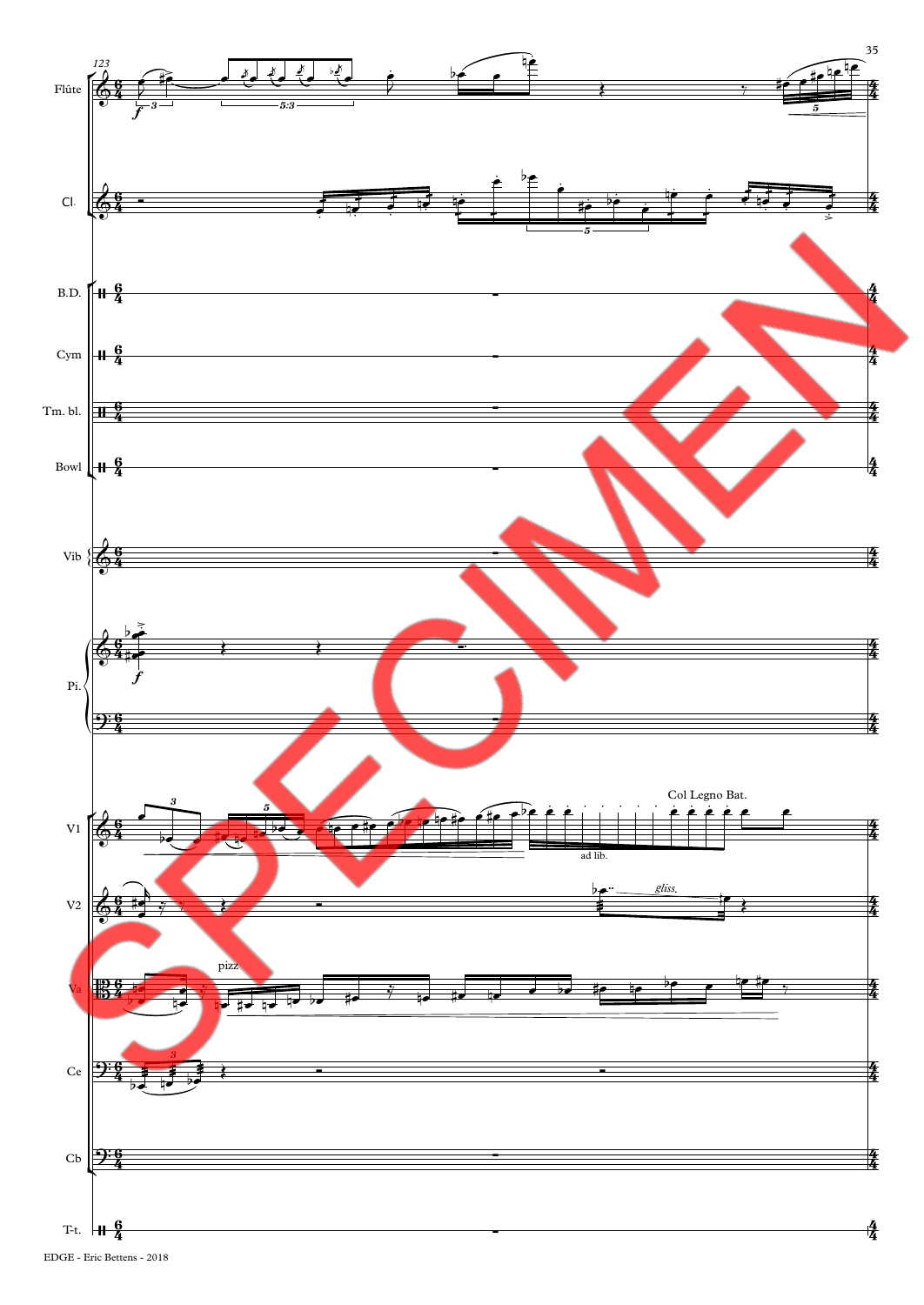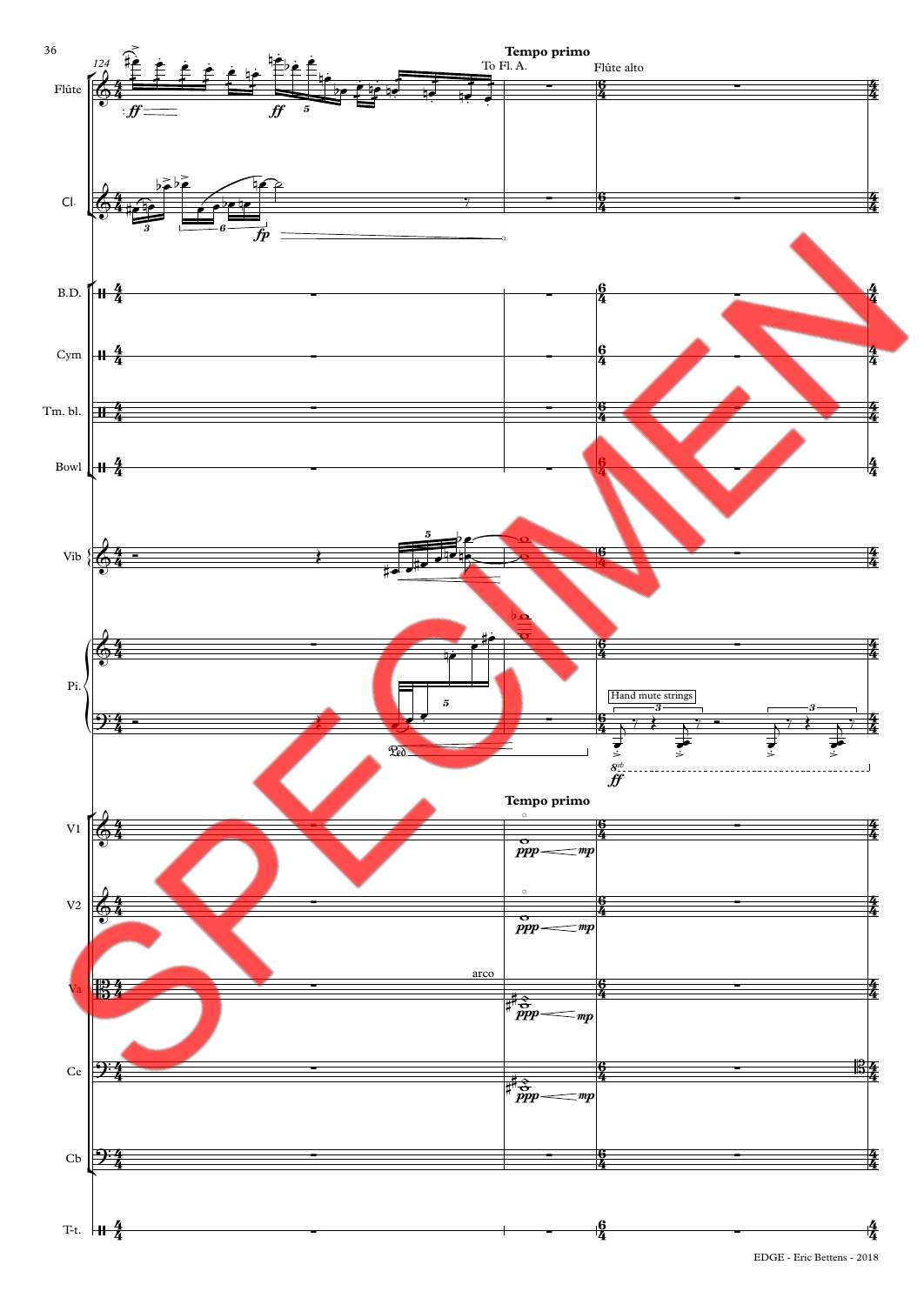

 $37$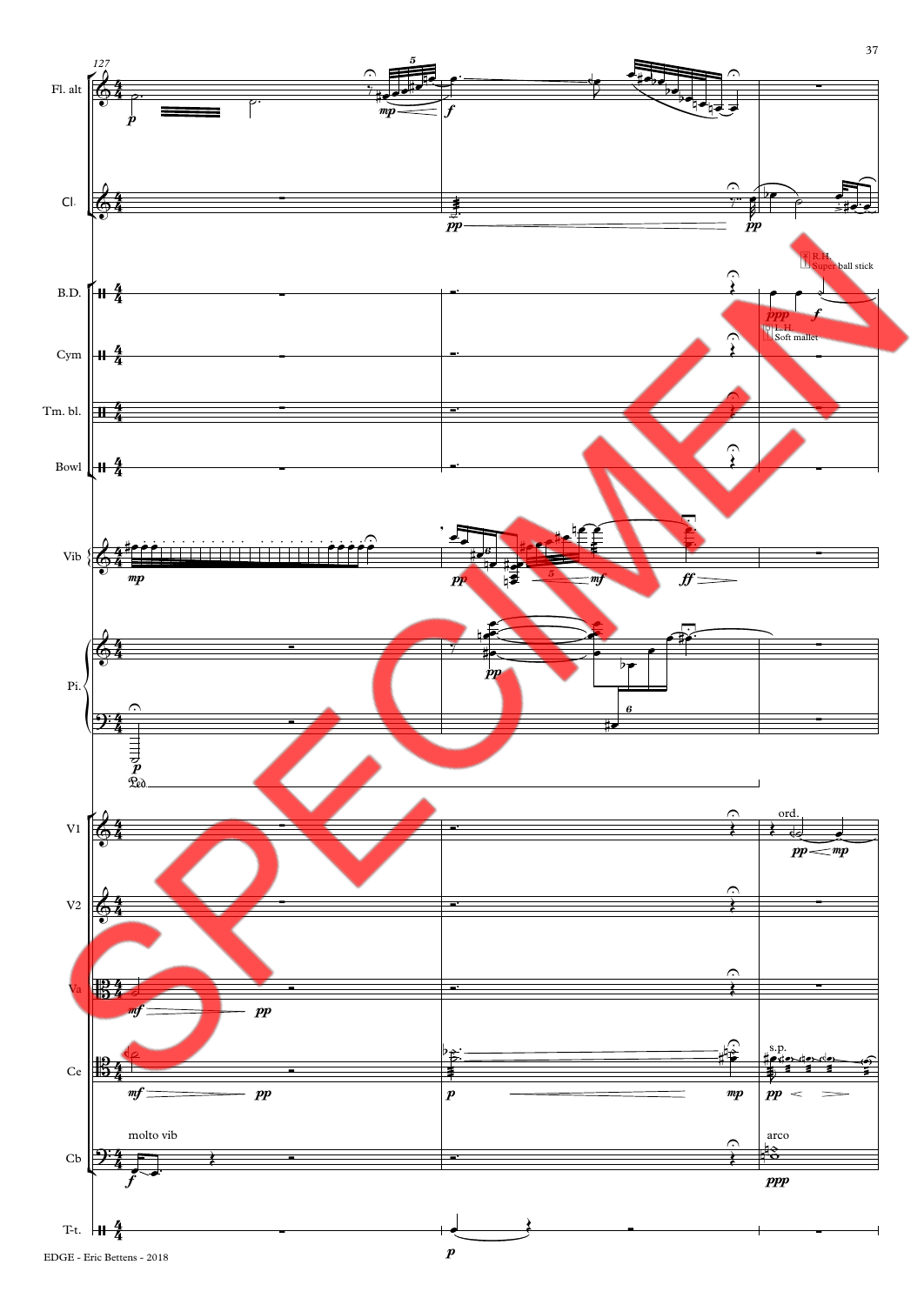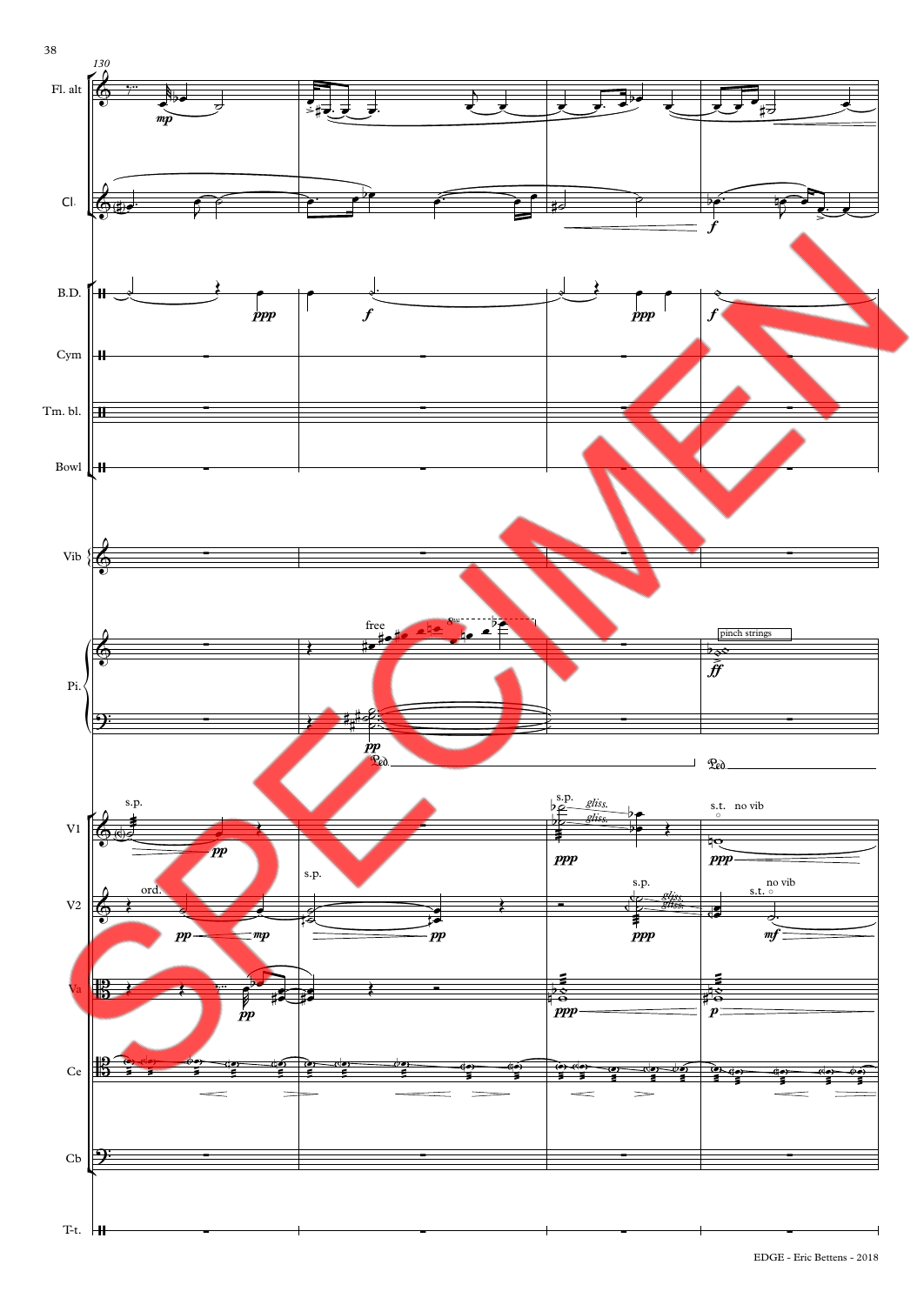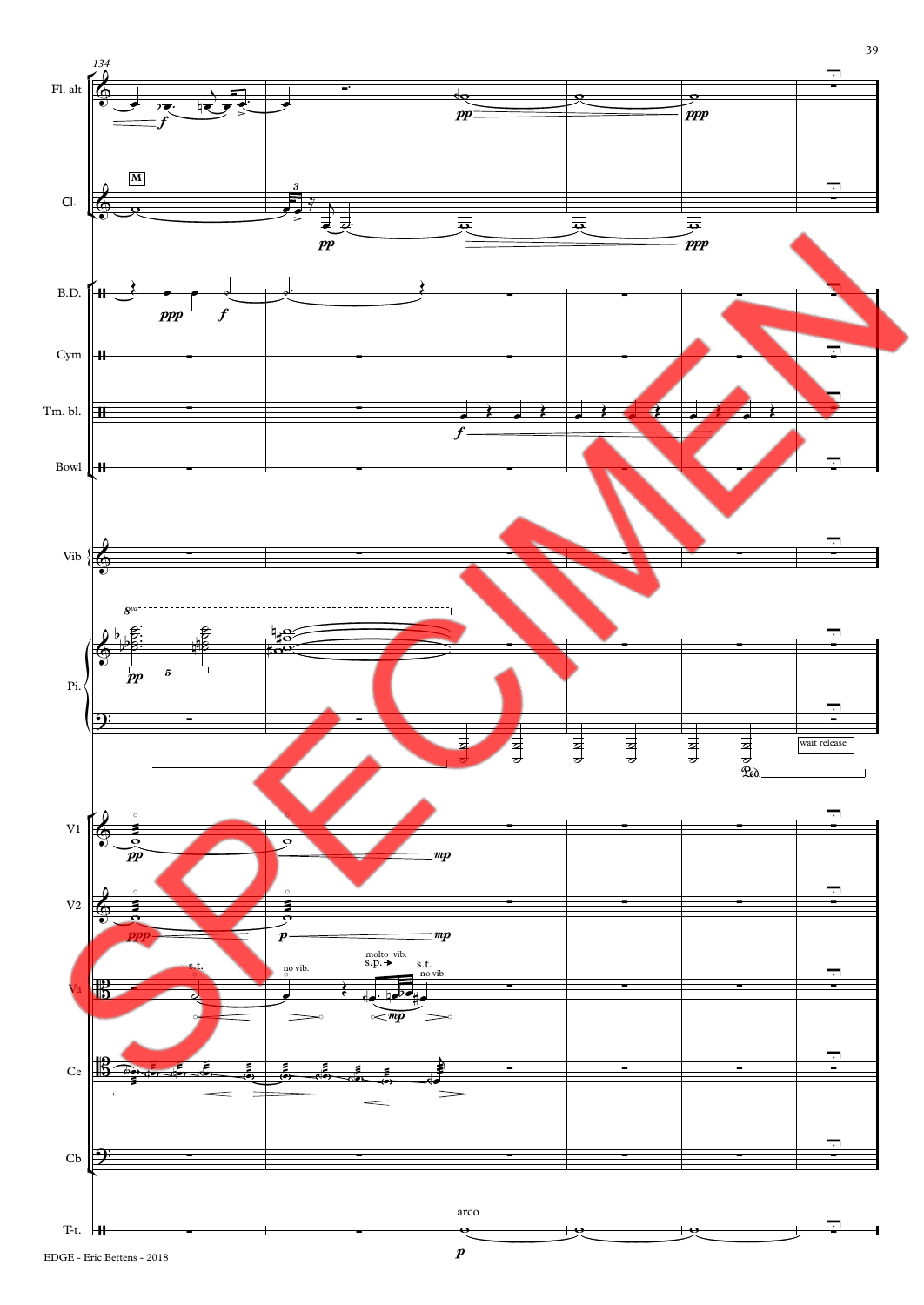